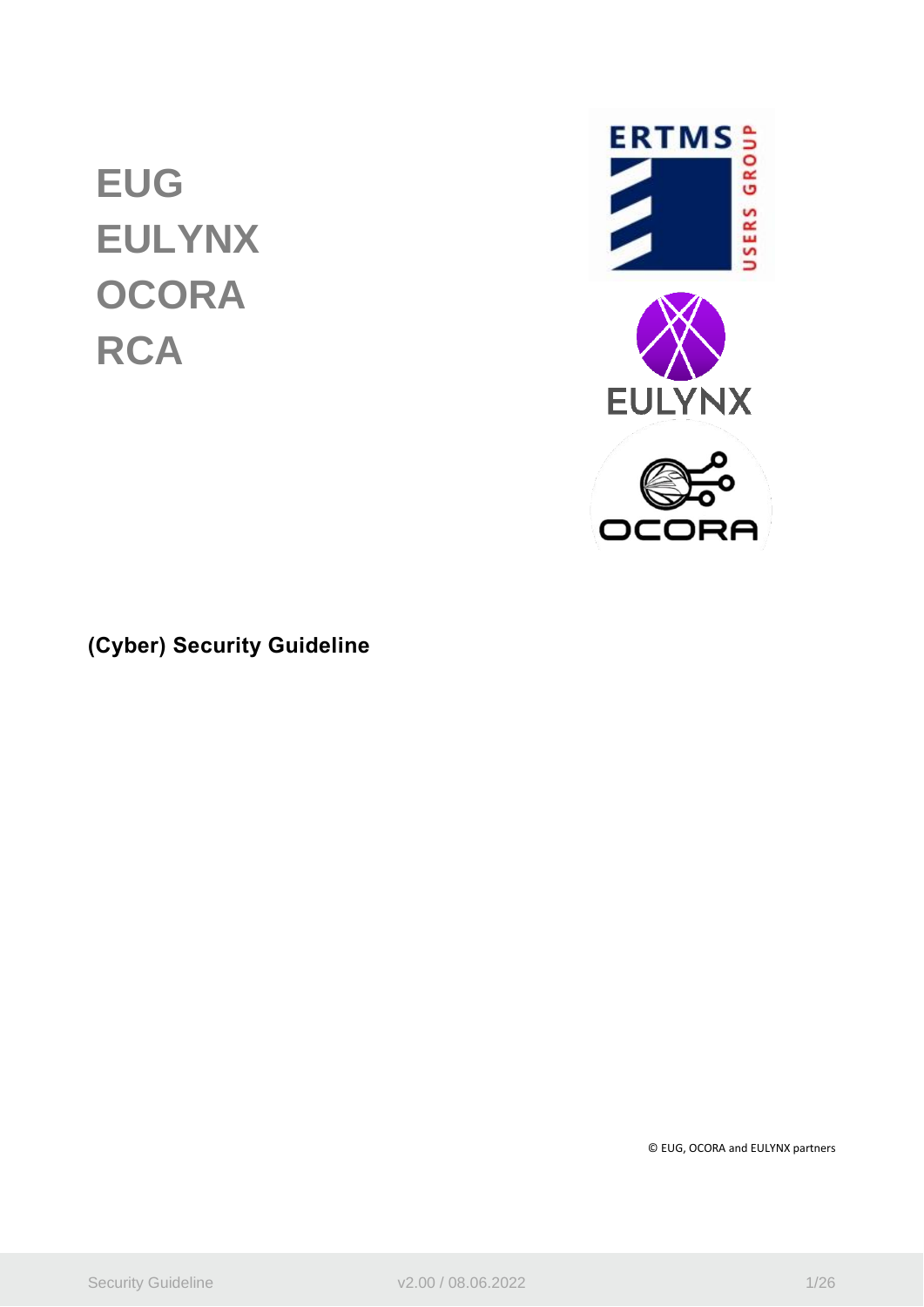

# Management Summary

One of the main objectives of the EUG, EULYNX, RCA and OCORA security workstreams is the creation of harmonized methods and processes to support railway operators and suppliers by the implementation of security procedures and methods. In this document a harmonized Security Risk Assessment for a System Design Process will be defined and presented in form of an example walkthrough. This process and guidelines are harmonized, have a consolidated approach, and are created in collaboration with EUG, EULYNX, RCA and OCORA.

This is joint venture document from the following security workgroups:

- EULYNX/RCA Security Cluster
- OCORA TWS06 Security
- EUG Security Core Croup (ESCG)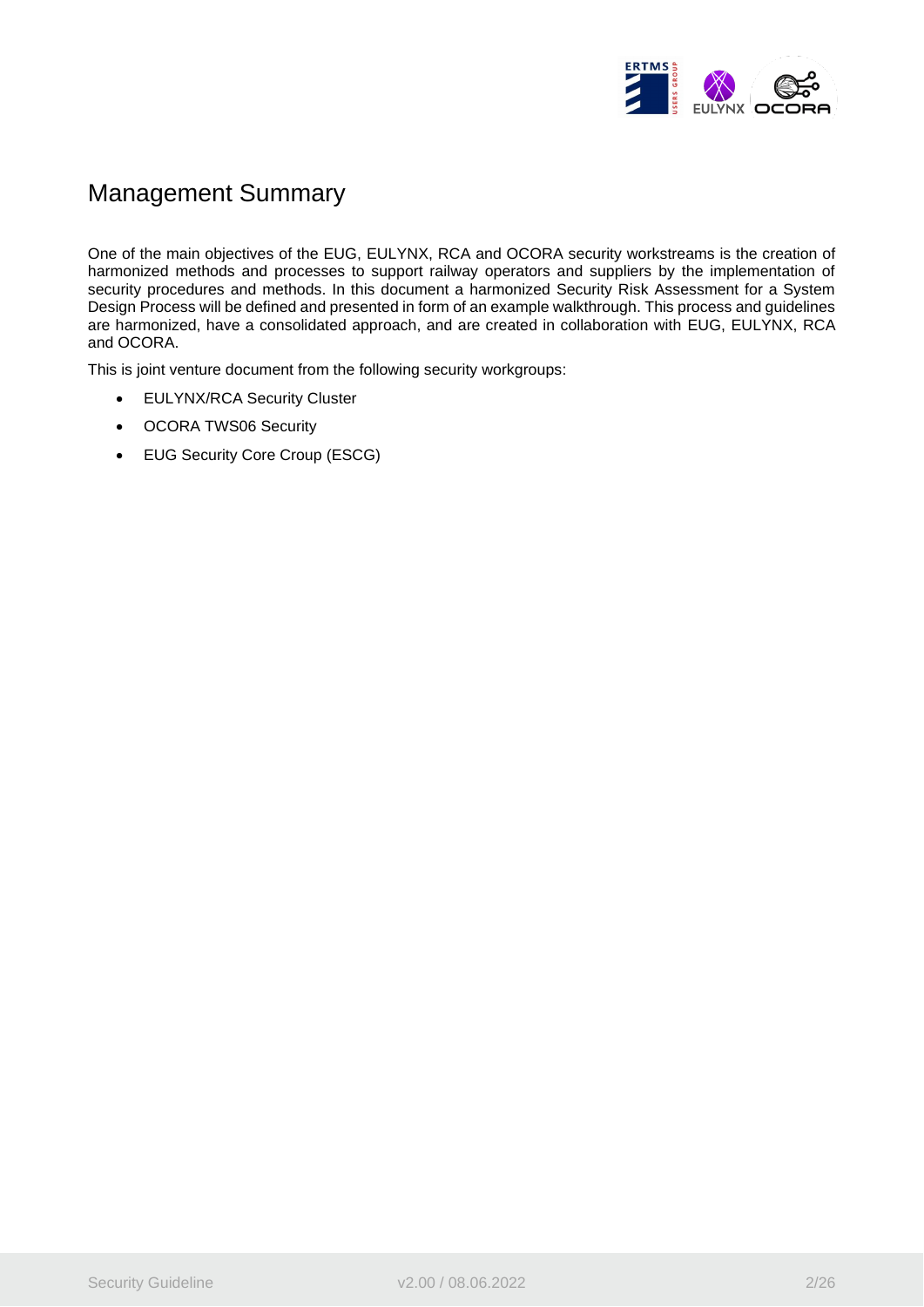

# Revision history

| <b>Version</b> | <b>Change Description</b>                                                                         | <b>Initial</b>                                                                 | Date of change |
|----------------|---------------------------------------------------------------------------------------------------|--------------------------------------------------------------------------------|----------------|
| 1.00           | Initial version of Security Guideline corresponding<br>to ERORAT v1.0                             | <b>Ulrich Meier</b><br><b>Richard Poschinger</b><br>Max Schubert<br>Roger Metz | 30.06.2021     |
| 2.00           | General revision of the document.<br>Revision corresponding to ERORAT (Template<br>version v2.17) | <b>Richard Poschinger</b><br>Roger Metz                                        | 08.06.2022     |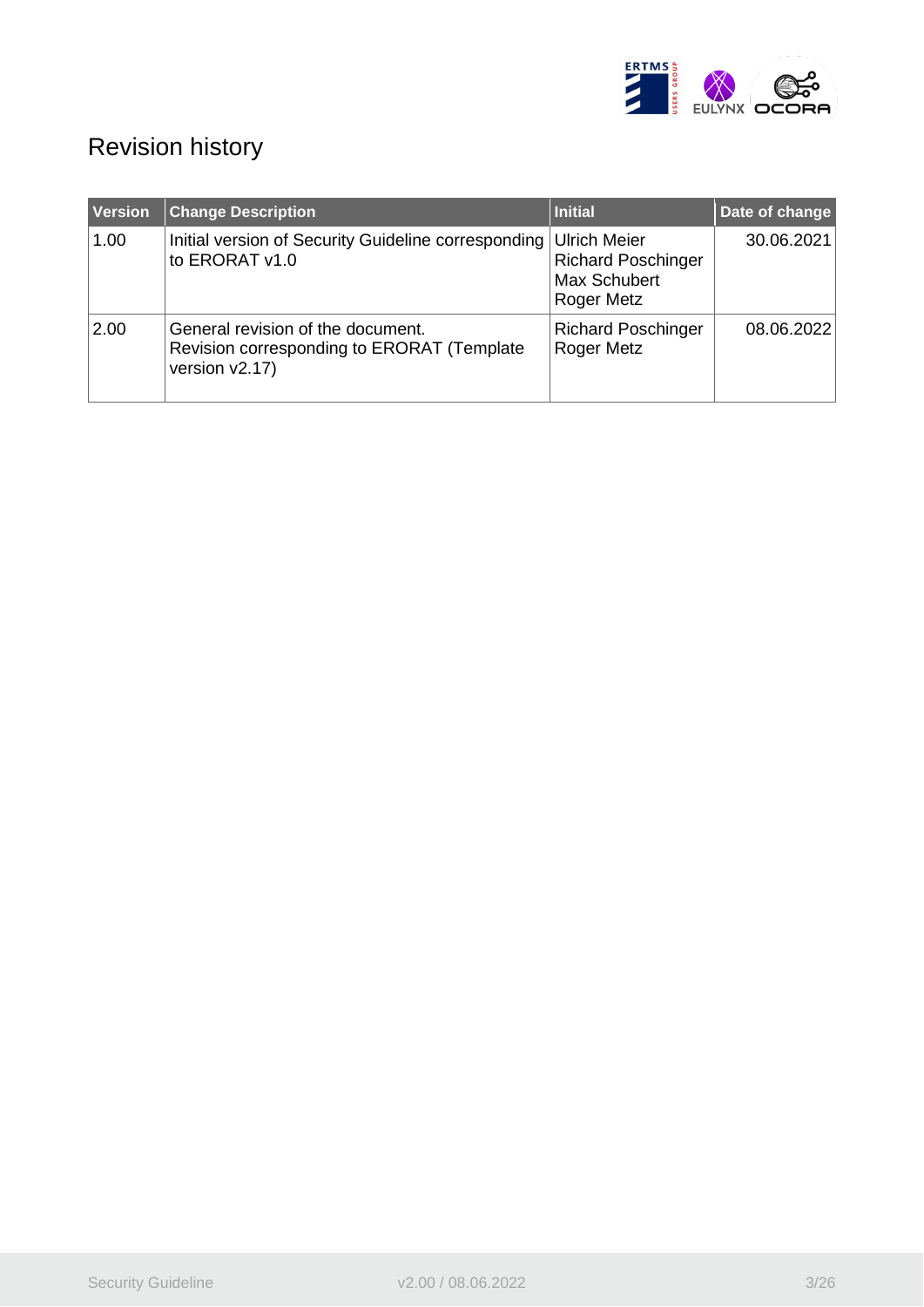

# Table of contents

| 1              |     |       |                                                                                |  |
|----------------|-----|-------|--------------------------------------------------------------------------------|--|
|                | 1.1 |       |                                                                                |  |
|                | 1.2 |       |                                                                                |  |
|                | 1.3 |       |                                                                                |  |
| $\overline{2}$ |     |       |                                                                                |  |
|                | 2.1 |       |                                                                                |  |
|                | 2.2 |       |                                                                                |  |
|                |     | 2.2.1 |                                                                                |  |
|                |     | 2.2.2 |                                                                                |  |
| 3              |     |       |                                                                                |  |
|                | 3.1 |       |                                                                                |  |
|                | 3.2 |       |                                                                                |  |
|                | 3.3 |       | Define Attacker Types and determine preliminary Security Levels 16             |  |
|                | 3.4 |       |                                                                                |  |
|                |     | 3.4.1 |                                                                                |  |
|                |     | 3.4.2 |                                                                                |  |
|                | 3.5 |       |                                                                                |  |
|                | 3.6 |       |                                                                                |  |
|                | 3.7 |       |                                                                                |  |
|                |     | 3.7.1 |                                                                                |  |
|                |     | 3.7.2 |                                                                                |  |
|                |     | 3.7.3 | Evaluation of the actual risk by using the following steps and calculations 23 |  |
|                |     | 3.7.4 |                                                                                |  |
|                | 3.8 |       |                                                                                |  |
|                |     |       |                                                                                |  |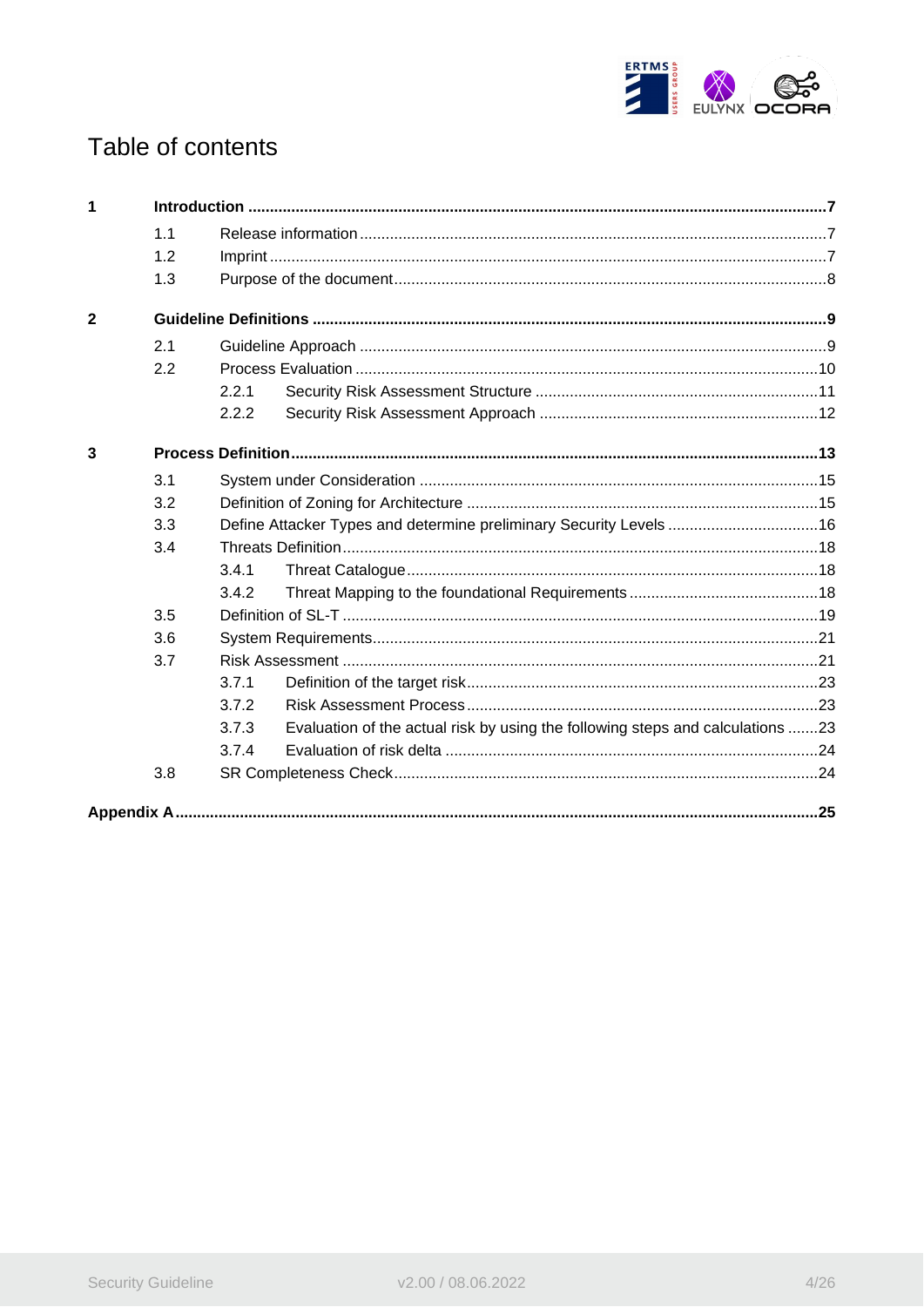

# Table of figures

# Table of tables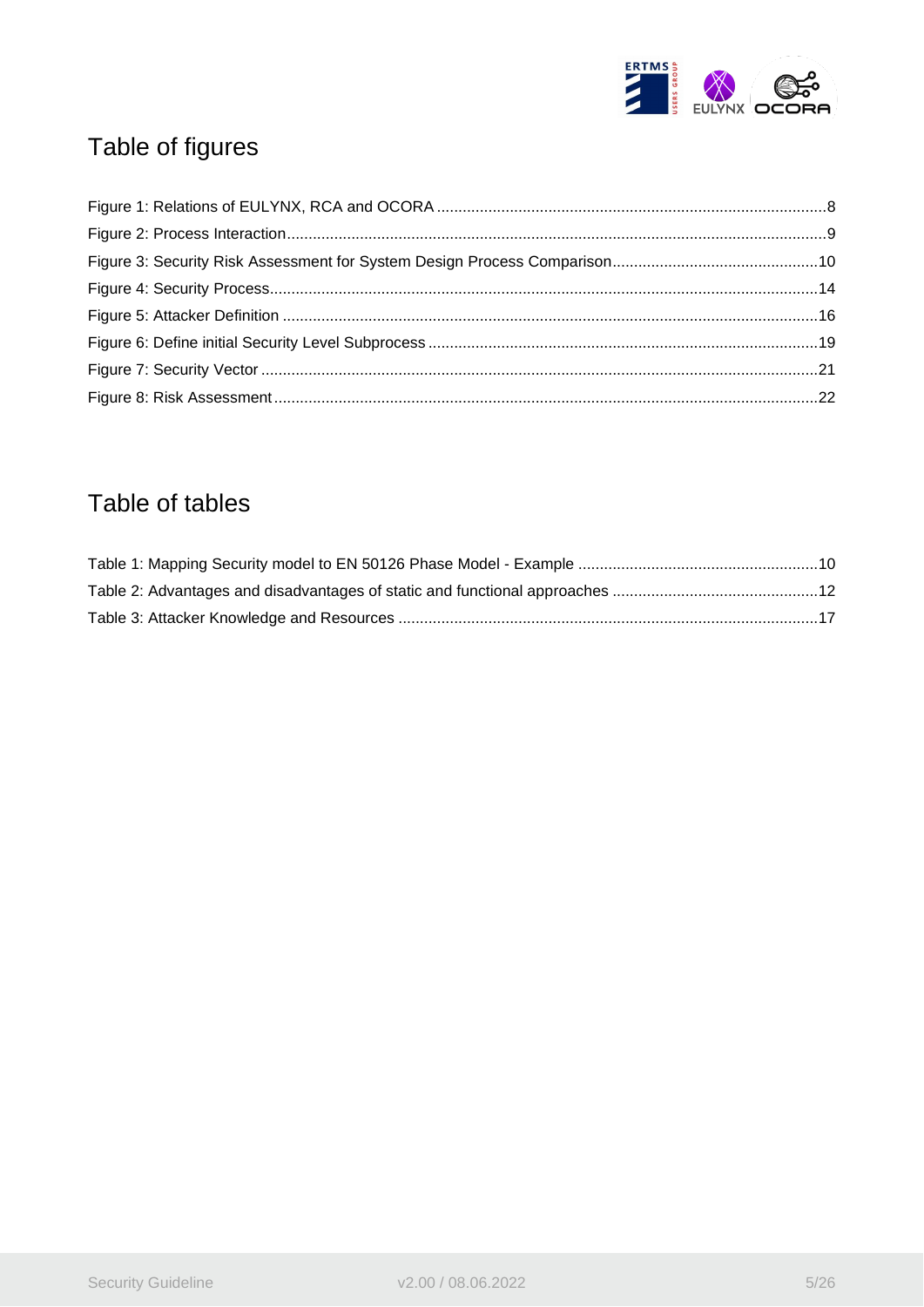

# References

- <span id="page-5-0"></span>EN 50126-1:2017 - Railway Applications – The Specification and Demonstration of Reliability,  $[1]$ Availability, Maintainability and Safety (RAMS) - Part 1: Generic RAMS Process
- $[2]$ EN 50129:2018 - Railway Applications -Communication, signalling and processing systems -Safety related electronic systems for signalling
- $[3]$ EN 50159:2010 - Railway Applications - Communication, signalling and processing systems - Safetyrelated communication in transmission systems
- <span id="page-5-1"></span> $[4]$ IEC 62443 - Industrial communication networks – Network and system security
- <span id="page-5-3"></span> $[5]$ ISO 27005 - Information technology — Security techniques — Information security risk management
- <span id="page-5-4"></span> $[6]$ NIST 800-30 - Guide for Conducting Risk Assessments (July 2002 and September 2012)
- <span id="page-5-6"></span> $[7]$ NIST 800-53 - Security and Privacy Controls for Federal Information Systems and Organizations
- <span id="page-5-2"></span> $[8]$ TS 50701 - Railway Application – Cybersecurity
- <span id="page-5-5"></span> $[9]$ VDE V 0831-104: 2015-10 - Elektrische Bahn-Signalanlagen Teil 104: Leitfaden für die IT-Sicherheit auf Grundlage IEC 62443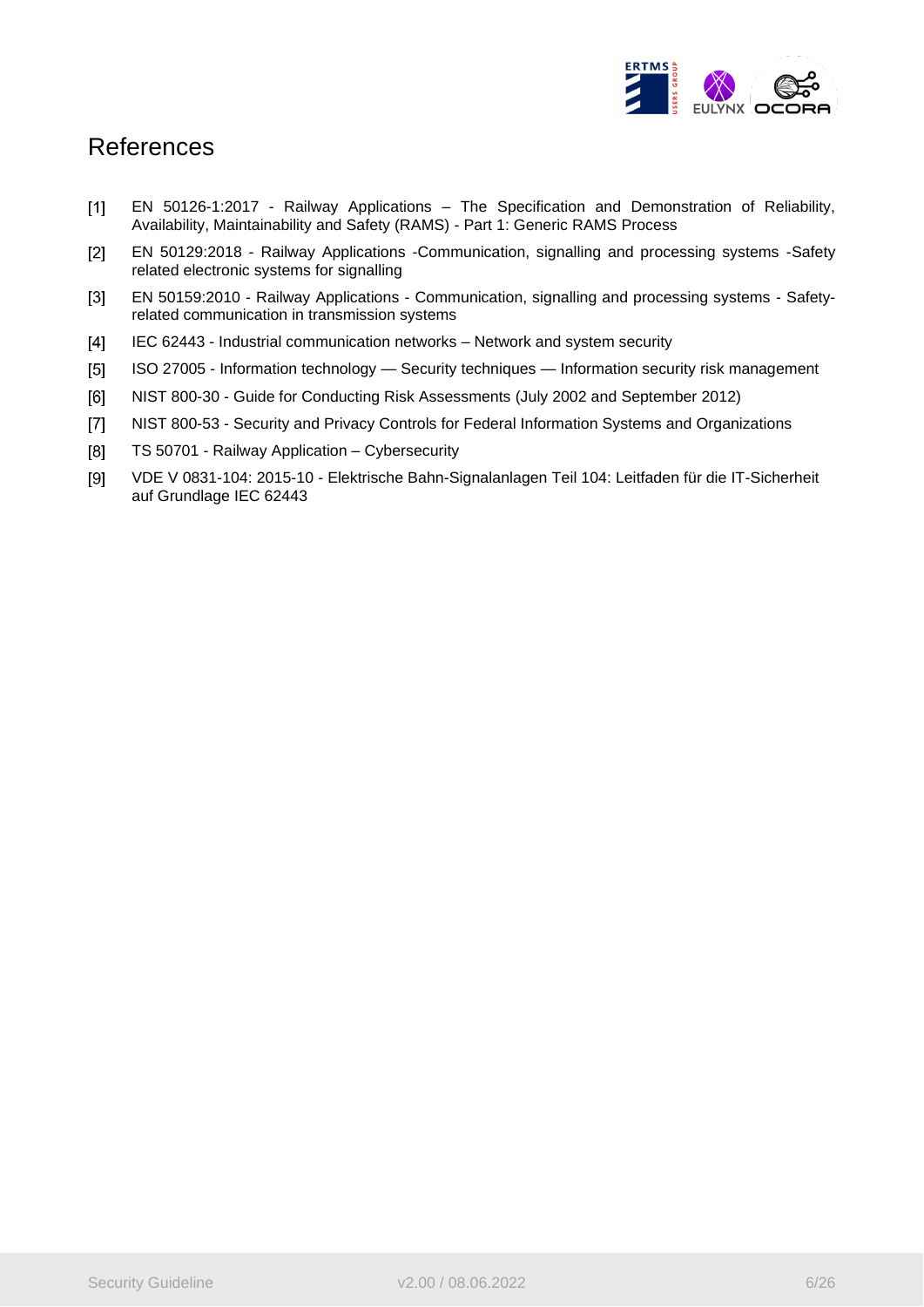

# <span id="page-6-0"></span>1 Introduction

### <span id="page-6-1"></span>1.1 Release information

(Cyber) Security Guideline

Version: 2.0 Publication date: 08.06.2022

### <span id="page-6-2"></span>1.2 Imprint

#### **Publisher:**

ERTMS Users Group

Copyright EUG, EULYNX and OCORA partners.

All information included or disclosed in this document is licensed under the European Union Public License EUPL, Version 1.2.

#### **Authors:**

- Meier, Ulrich (ulrich.meier@sbb.ch)
- Metz, Roger (roger.metz@incyde.com)
- Poschinger, Richard (richard.poschinger@incyde.com)
- Schubert, Max (max.schubert@incyde.com)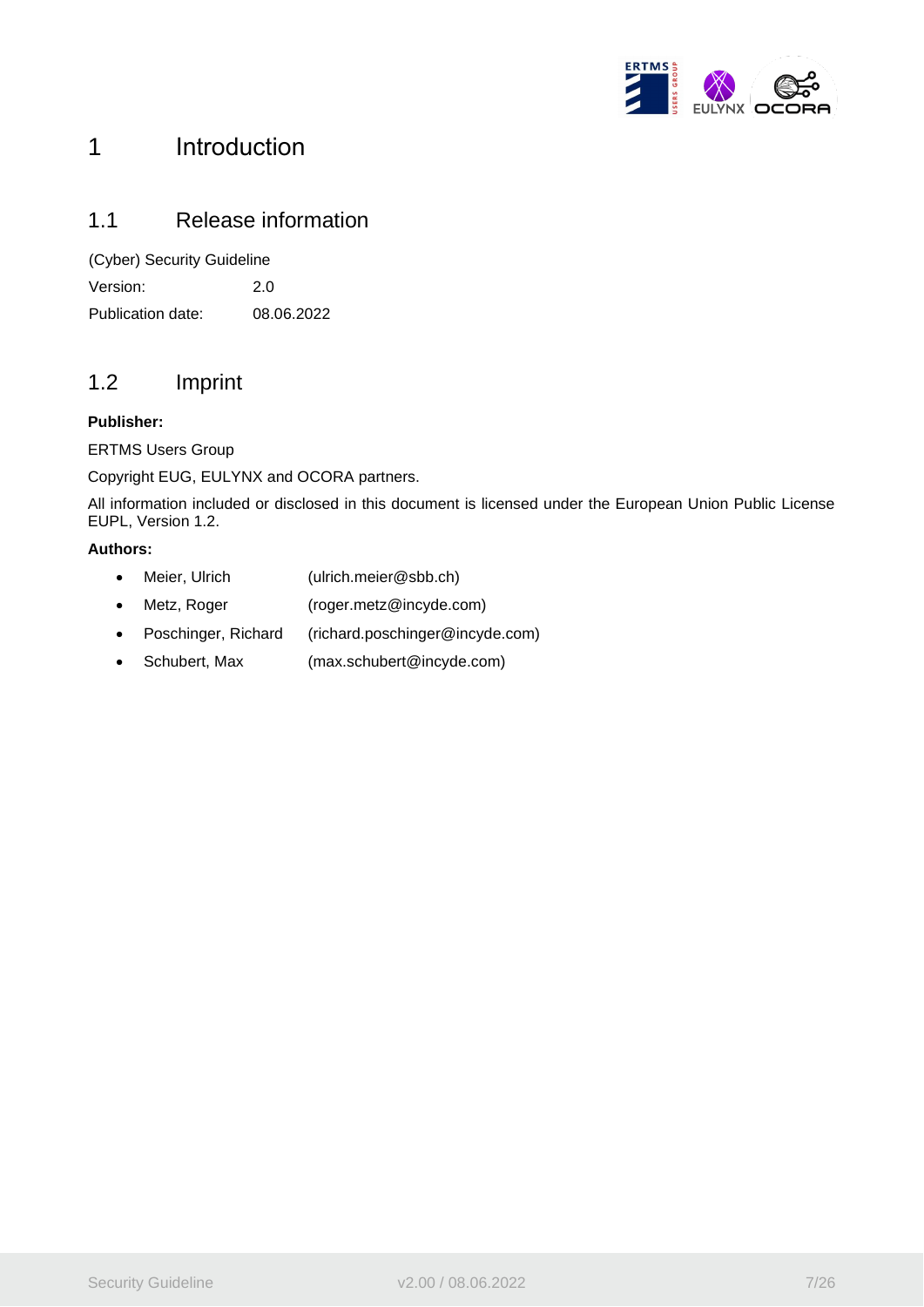

### <span id="page-7-0"></span>1.3 Purpose of the document

The main objective of this document is the creation and presentation of Security Risk Assessment for System Design process. This process is a harmonized and consolidated approach. This guideline was created in collaboration with EUG, RCA, EULYNX and OCORA.

Three railway-initiated initiatives (EULYNX, RCA and OCORA) drive the harmonization of requirements for modular CCS architecture (see [Figure 1\)](#page-7-1).



Figure 1: Relations of EULYNX, RCA and OCORA

<span id="page-7-1"></span>This document is addressed to experts in the railway security domain and any other person, interested in security engineering processes.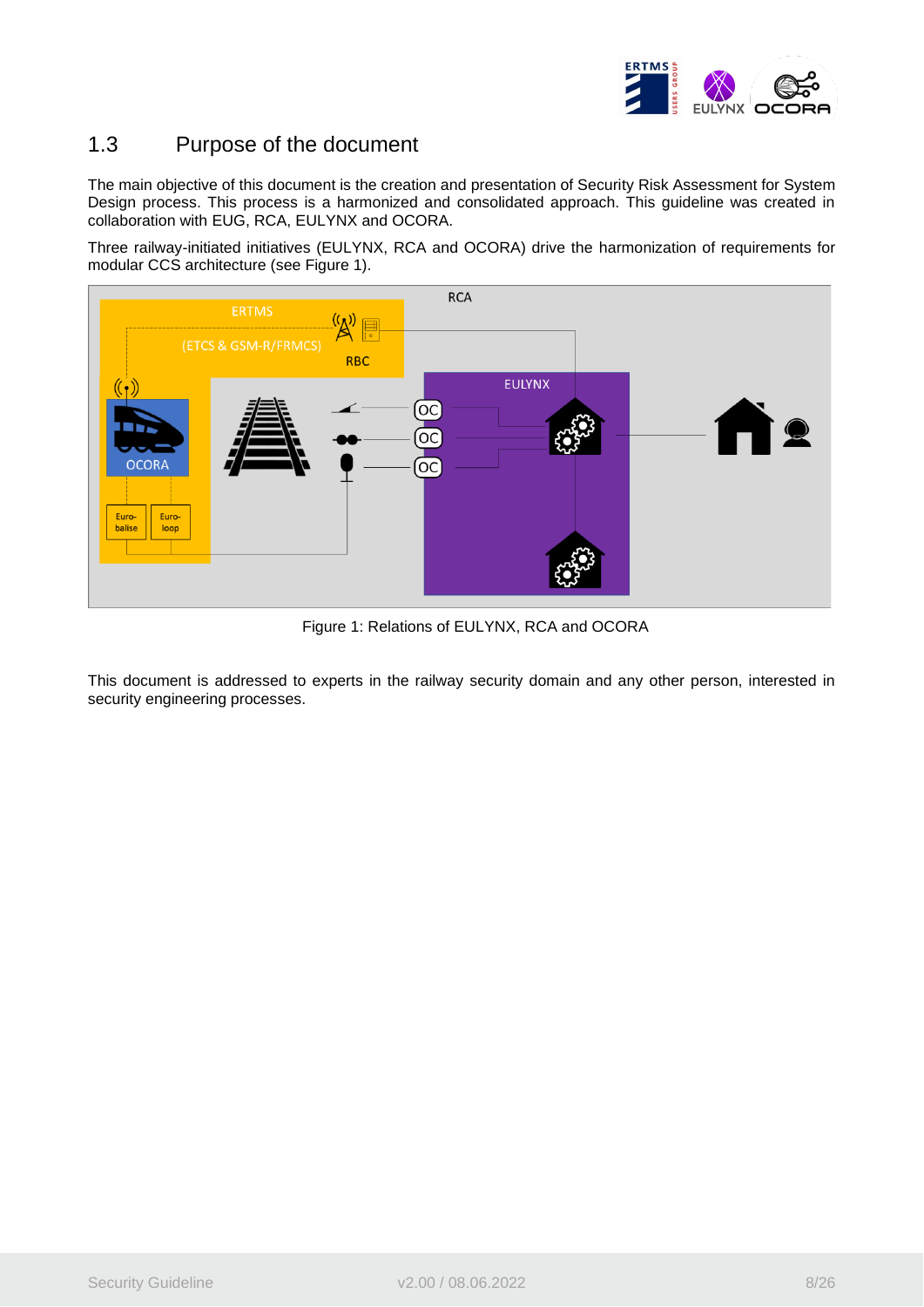

# <span id="page-8-0"></span>2 Guideline Definitions

### <span id="page-8-1"></span>2.1 Guideline Approach

The EN 50126 [\[1\]](#page-5-0) understands "security" as resilience of the railway system to vandalism, malevolence, and intentionally harmful human behaviour. As the standard does not introduce a dedicated topic "security", as it does with "safety" or "reliability, availability and maintainability", it is acceptable by the EN 50126 [\[1\],](#page-5-0) to apply the security engineering processes proven in other industries, e.g. IEC 62443 [\[4\].](#page-5-1) The upcoming standard EN 50701 [\[8\],](#page-5-2) currently as TS 50701 [\[8\],](#page-5-2) expected mid-2021, documents the interaction of both worlds. As a result, the detailed steps of a security engineering process are de-coupled from the V-model of the EN 50126 [\[1\].](#page-5-0) This means that the security engineering process must provide relevant artefacts to the phases of the V-model matching the required level of detail for each phase. This results in artefacts, e.g., the cyber security case, are gaining granularity during the EN 50126 [\[1\]](#page-5-0) phases.

The security engineering process will cover the system under consideration and its interfaces and relations to surrounding systems. These systems may be in similar technology or maturity level as the system under consideration. It is also possible that interfaces to legacy systems need to be considered.

Both, the decoupling of security solution development and the vehicle/infrastructure specific situation of surrounding (incl. legacy) systems lead to the conclusion, that the system integrator must be aware of its key role. The Integrator must coordinate and manage during the development process (phase 1 to 10). During life cycle phase 11 (operation), the operating organization must take over this role (e.g., in a life-cycle manager role or in an operation management organization leading change, configuration, or maintenance processes.)



Figure 2: Process Interaction

<span id="page-8-2"></span>Security solutions are not subject to assessment in contrast to railway solutions, which are developed according to EN 50126 [\[1\].](#page-5-0) Therefore, the process of security engineering can be run through separately. However, synchronization is necessary to ensure the coordinated transfer of input and output. Each phase of an EN 50126 [\[1\]](#page-5-0) project has an equivalent in the security engineering process and needs to be provided with necessary information to perform the planned activities.

This synchronisation is also necessary to fulfil the Guideline 4 from the guiding principles for security-safety conflicts according to TS 50701 [\[8\].](#page-5-2) The result of each phase on the security side must be verified. This is a cyber security verification activity, which is not related to any safety guidelines or standards. This lays the base for the validation and cyber security system acceptance.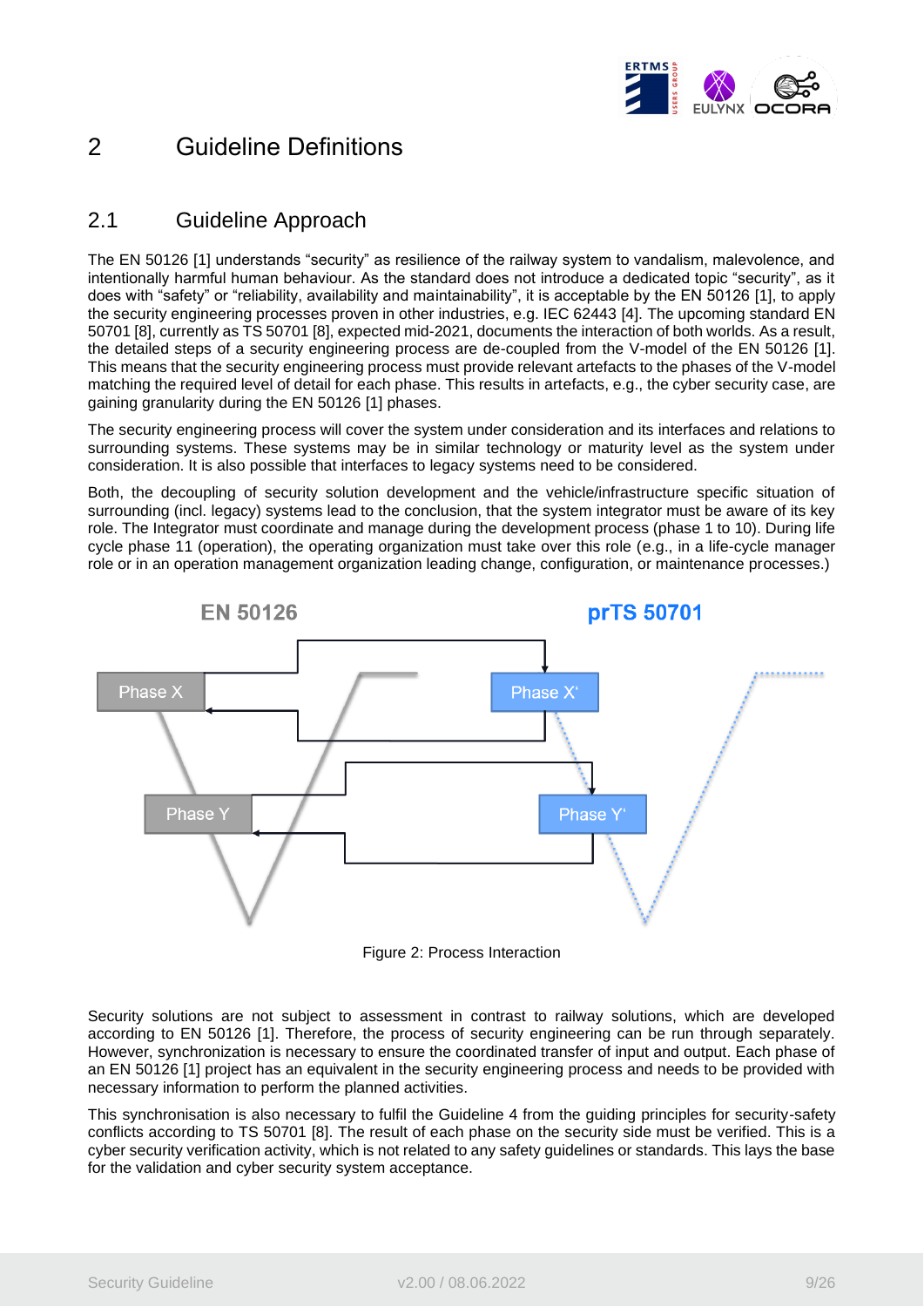

The phases of the security engineering process should be mapped to the equivalent CENELEC phases to ensure the verification- and/or validation tasks are also performed for the results and outputs from this process. It is up to the railway operator to implement this mapping. The responsibility of integration of the security solution lies also with the railway operator. In addition to a secure operator concept, a secure solution also includes a secure system integration and secure solution implementation according to IEC 62443 [\[4\]](#page-5-1) and TS 50701 [\[8\].](#page-5-2) Every element must be considered with the knowledge that the achieved level of security degrades over time or in case of unforeseeable events. The following table shows this synchronisation of input artefacts, risk management activities and the related output artefacts as an example.

|                                                                  |                                                                                                                 |                                                                                                                               | <b>CENELEC Phase</b>                                                                       |                                                                                                        |                                                                                                   |
|------------------------------------------------------------------|-----------------------------------------------------------------------------------------------------------------|-------------------------------------------------------------------------------------------------------------------------------|--------------------------------------------------------------------------------------------|--------------------------------------------------------------------------------------------------------|---------------------------------------------------------------------------------------------------|
|                                                                  | 1. Concept                                                                                                      | 2. System Definition and<br>operational Context                                                                               | 3. Risk Analysis and evaluation                                                            | 4. Specification of System<br><b>Requirements</b>                                                      | 5. Architecture and Apportionment of<br><b>System Requirements</b>                                |
| <b>Security related Input:</b>                                   | Purpose and Scope<br>Applicable security<br>standards<br>Operational<br>environment incl.<br>exciting controls  | System boundaries<br>Initial System Architecture<br>List of functions and interfaces<br>Logical and physical network<br>plans | Functional requirements<br>(linked to essential functions)                                 | Preliminary documentation                                                                              | System architecture breakdown to<br>components                                                    |
| <b>Security related</b><br>Activities:<br><b>Risk Management</b> | CIA (Confidentiality,<br>Integrity, Availability)<br>Analysis &<br>Classification<br>Challenges &<br>Approaches | Definition of threat landscape<br><b>Impact Analysis</b><br>Definition of risk acceptance<br>criteria<br><b>Risk Matrix</b>   | Zone based Risk Analysis<br>Refinement of initial impact<br>assessment in the Threat Log   | <b>Detailed Risk Analysis</b><br>Definition of requirements<br>Definition of application<br>conditions | Component based risk analysis<br>Update of countermeasures                                        |
| <b>Security related Output:</b>                                  | <b>Project Security</b><br>Management Plan                                                                      | Impact analysis<br>Zones and Conduits                                                                                         | Threat context<br>Initial Threat Log<br>Potential updates (like zones or<br>network plans) | Zone based security<br>requirements specification<br>Security related application<br>conditions        | Component based security requirements<br>specification<br>Security related application conditions |

Table 1: Mapping Security model to EN 50126 Phase Model - Example

# <span id="page-9-2"></span><span id="page-9-0"></span>2.2 Process Evaluation

For the creation of a complete and harmonised process the first step was the comparison and evaluation of the most important security standards in terms of the Security Risk Assessment for System Design. Figure 3 shows the currently available processes.



<span id="page-9-1"></span>Figure 3: Security Risk Assessment for System Design Process Comparison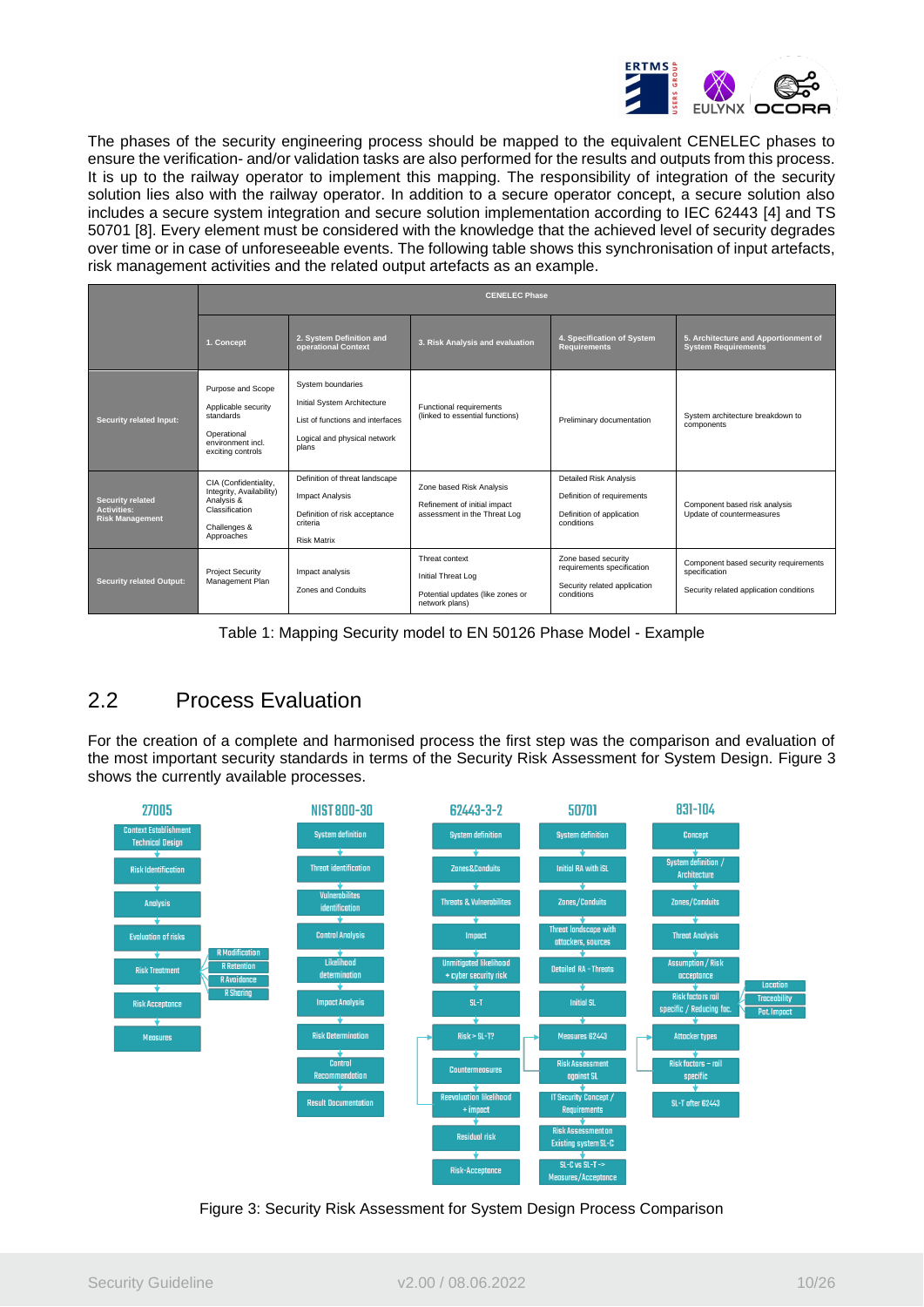

An evaluation was carried out to be able to suggest an optimal process.

The main evaluation aspects were:

- Relevance for operational technology (railway context)
- Acceptance in the field of industries and probably also from appraiser / federal organizations
- Usability
- Applicability
- Level of detail given by the standard
- No more complexity than needed

#### ISO 27005 [\[5\]:](#page-5-3)

The ISO-standard is focussing on security risk management for organisations in the context of the ISO 27000 [\[5\]](#page-5-3) standard and does not focus on operational technology or applications. That is why it is not widely used in the industry field whilst it is referenced as an umbrella process. For the applicability, a more detailed focus is needed.

#### NIST 800-30 [\[6\]:](#page-5-4)

The NIST standard is an application focused standard that could be used for operational technology and is widely recognized. On the other side, it is not related to any European standard, so the acceptance within European experts, regulatory bodies and governmental organizations could be negatively affected.

#### IEC 62443 [\[4\]:](#page-5-1)

This standard is focussing on operational technology, touching the business and risk management side as well as the technological part. Furthermore, the standard is widely used in the European industry and accepted by appraisers and federal organizations.

#### TS 50701 [\[8\]:](#page-5-2)

This technology standard and technical specification are mainly based on IEC 62443 [\[4\]](#page-5-1) and references also NIST 800-30 [\[6\].](#page-5-4) With that it combines the technological standards of both and completes the processes with railway specific content to allow an easier reference for the railway managers and railway operators.

#### VDE V 0831-104 [\[9\]:](#page-5-5)

This German (pre-) standard is referenced and based on IEC 62443 [\[4\],](#page-5-1) as it was developed similarly to the TS 50701 [\[8\]](#page-5-2) and its ads one very useful option to ensure applicability, which is the possibility to adjust the required security levels (SL) depending on railway specific factors like the accessibility of the location. Due to its state as a national pre standard for Germany, it is not widely used.

#### <span id="page-10-0"></span>2.2.1 Security Risk Assessment Structure

As an additional result from the Process Evaluation a main structure is given for the security process:

- 1 Architectural Design with Zone Concept
- 2 Threat Analysis
- 3 Risk Analysis (structural analysis)
- 4 Measures
- 5 Integration / Security Architecture / Specification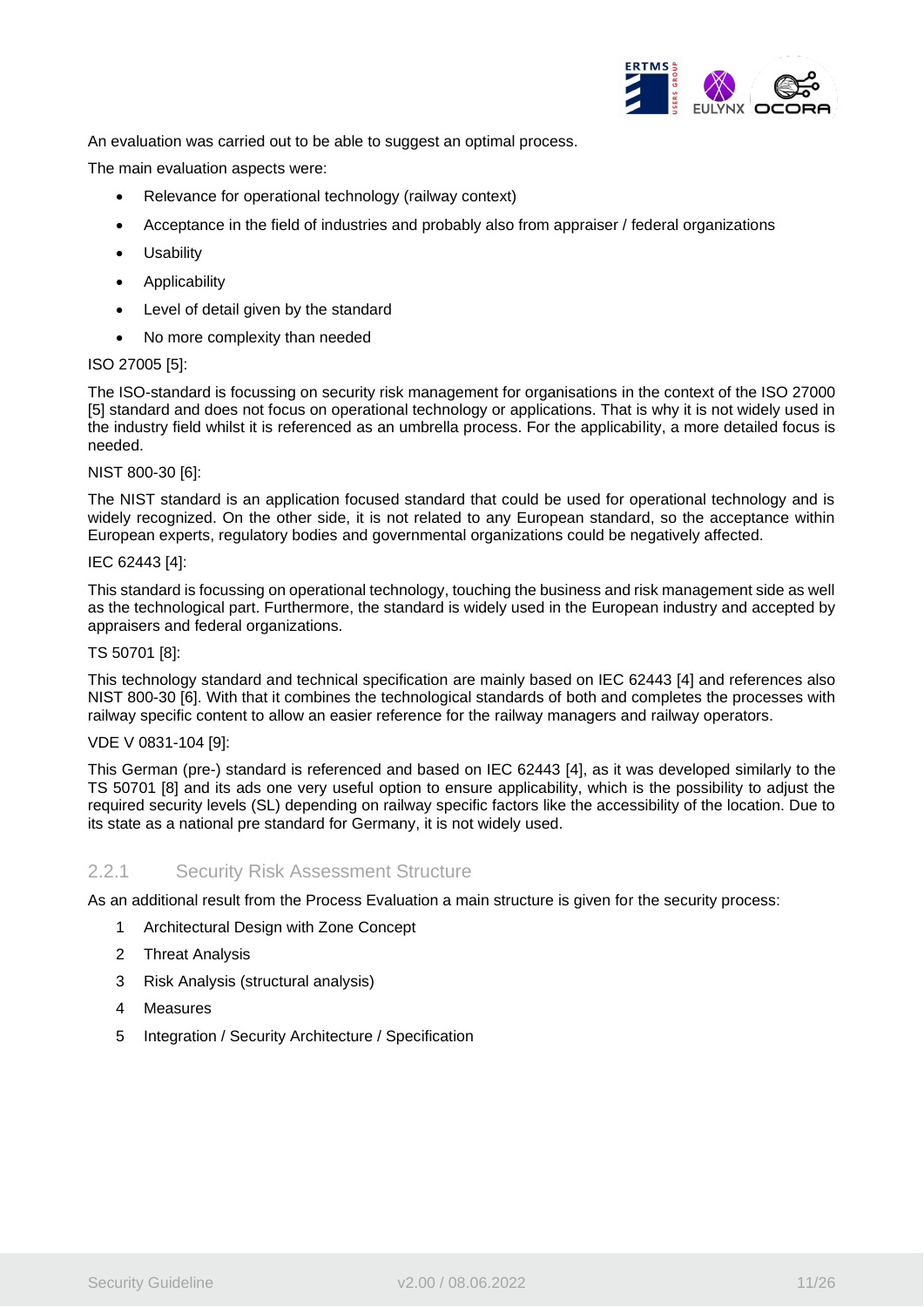

#### <span id="page-11-0"></span>2.2.2 Security Risk Assessment Approach

There are two approaches to define the security measures based on a risk analysis. Following the standards, NIST [\[6\]](#page-5-4) [\[7\],](#page-5-6) IEC 62443 [\[4\],](#page-5-1) ISO 27005 [\[5\]](#page-5-3) a static analysis is done. That means that a strict process is followed that respects the systems, attacker types, standardized measures, and mitigation strategies, not considering the likeliness of an attack. The second approach follows the function of the automated system and tries to find the right measures by foreseeing the possible attacker strategies. The following table shows the advantages and disadvantages:

|              | <b>Static</b>                                                                                                 | Functional                                                                                                                                                                                                                |
|--------------|---------------------------------------------------------------------------------------------------------------|---------------------------------------------------------------------------------------------------------------------------------------------------------------------------------------------------------------------------|
| Advantage    | - Standards based<br>- audit capability<br>- proven measure<br>- easy to commonly agree on                    | - taking the actual function of the system into<br>relation<br>- can be more efficient from the cost point of<br>view, when applied with a lot of experience                                                              |
|              | - can be set into relation of process<br>from EN 50126 [1] / Safety approach                                  | and courage                                                                                                                                                                                                               |
| Disadvantage | - no quantification of likeliness of an<br>event<br>- may be more "expensive" than the<br>functional approach | - no back-up by a standard<br>- risk of forgetting attack methods (forget to<br>secure the hidden champion)<br>- not one by one connectable to safety (EN<br>50126 [1])<br>no basis for continuous improvement<br>process |

<span id="page-11-1"></span>Table 2: Advantages and disadvantages of static and functional approaches

After evaluating the table above, it is highly recommended to follow the static risk analysis. The functional aspect can be filled in for the risk reducing factors and when defining the actual measures for risk mitigation.

That is why this document follows the above-mentioned norms.

The functional approach can be added in a second step after a time of experience to start a continuous improvement process.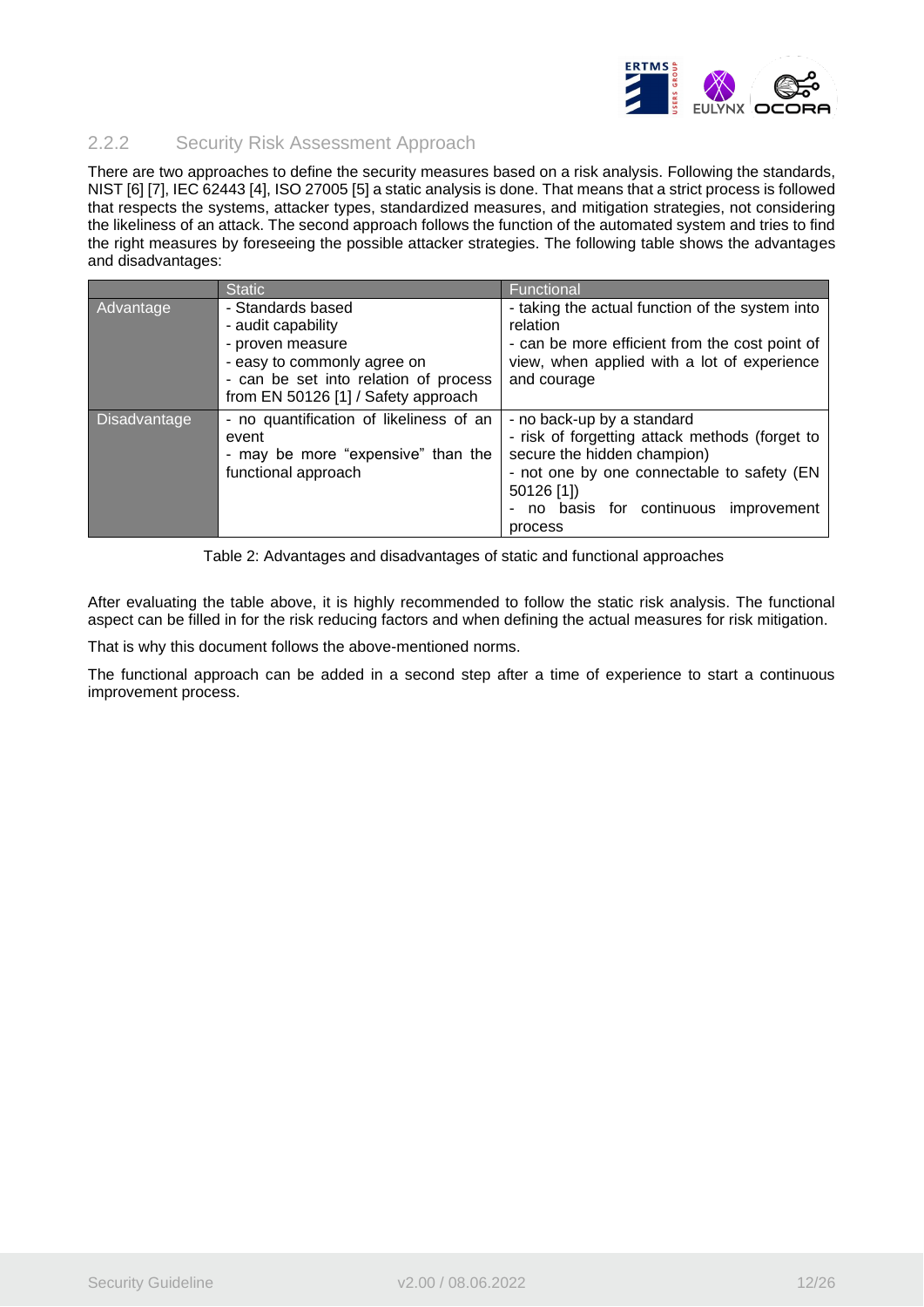

# <span id="page-12-0"></span>3 Process Definition

In this chapter the whole process for the risk assessment is described, which is based on the decision of chapter [2.2](#page-9-0) to use TS 50701 [\[8\]](#page-5-2) as the basic standard.

In this chapter the process is defined, the process itself is presented with all steps and each step is described in the following chapters, starting with chapter [0.](#page-13-1)

Further, the process can be implemented using ERORAT (EULYNX RCA OCORA Risk Assessment Tool). This Excel file is meant to be the risk assessment tool for EULYNX, EUG, RCA and OCORA. ERORAT is not provided publicly and available to members of the participating organizations.

The results documented in ERORAT can be adapter to the IM/RU implementation to respect individual needs and legacy systems.

ERORAT leads you through the described process step by step. The steps are synchronized between this document and ERORAT. The references to ERORAT are always printed in blue coloured text.

The following process steps were defined, based on IEC 62443 [\[4\],](#page-5-1) TS 50701 [\[8\]](#page-5-2) and best practice:

#### **Covered in the Concept:**

- 1 Define system under consideration (SUC) (according to TS 50701 [\[8\]](#page-5-2) and IEC 62443 [\[4\]\)](#page-5-1) following the architecture.
- 2 Initial zoning concept based on reduced risk assessment or assessment of protection requirements.
- 3 Define attacker types (generic)
	- a. Overall definition
	- b. Add attacker capabilities, motivation, and resources
	- c. Evaluation and exclusion

#### **Per Zone in ERORAT-Tool:**

- 4 Define threats e.g., from the BSI catalogue, supplemented and sorting of threats into the Foundational Requirements
- 5 Definition of SL-T
	- a. Definition of maximum attacker type
	- b. Definition of the initial iSL per threat in FR based on the Impact
	- c. Asses reducing factors and reduce iSL -> SL-T per threat
	- d. Evaluation of the SL Vector
- 6 Now the measures according to IEC 62443 [\[4\]](#page-5-1) are preselected: Select SR based on the SL-Vector
- 7 Apply the risk assessment
	- a. Perform initial risk assessment
	- b. Select SRs as mitigating measures if necessary
	- c. Perform risk assessment including selected SRs
	- d. Select additional mitigating measures if necessary
	- e. Perform final risk assessment
	- f. Check if resulting risk can be accepted
		- i. If yes: Provide reason for accepting final risk (if necessary)
		- ii. If no: Check if additional measures are necessary and start from step 7.b.
- 8 Define explanations for unused SRs and perform completeness check

In the following the process is inserted into a flow chart to visualize it.

The blue part of the process can be documented using ERORAT, where a model solution is displayed already.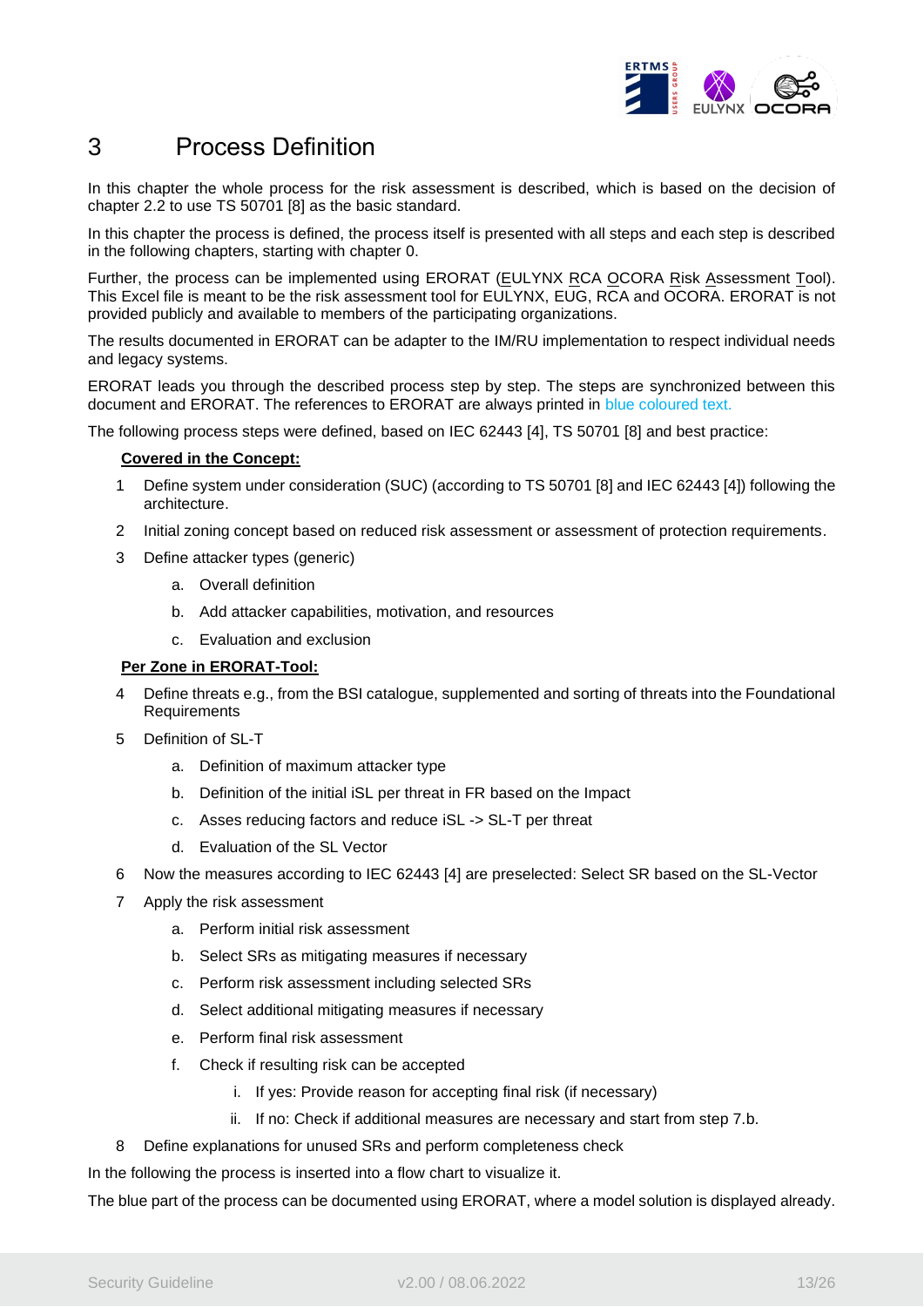



Figure 4: Security Process

<span id="page-13-1"></span><span id="page-13-0"></span>All these steps are described in detailed in the following chapters.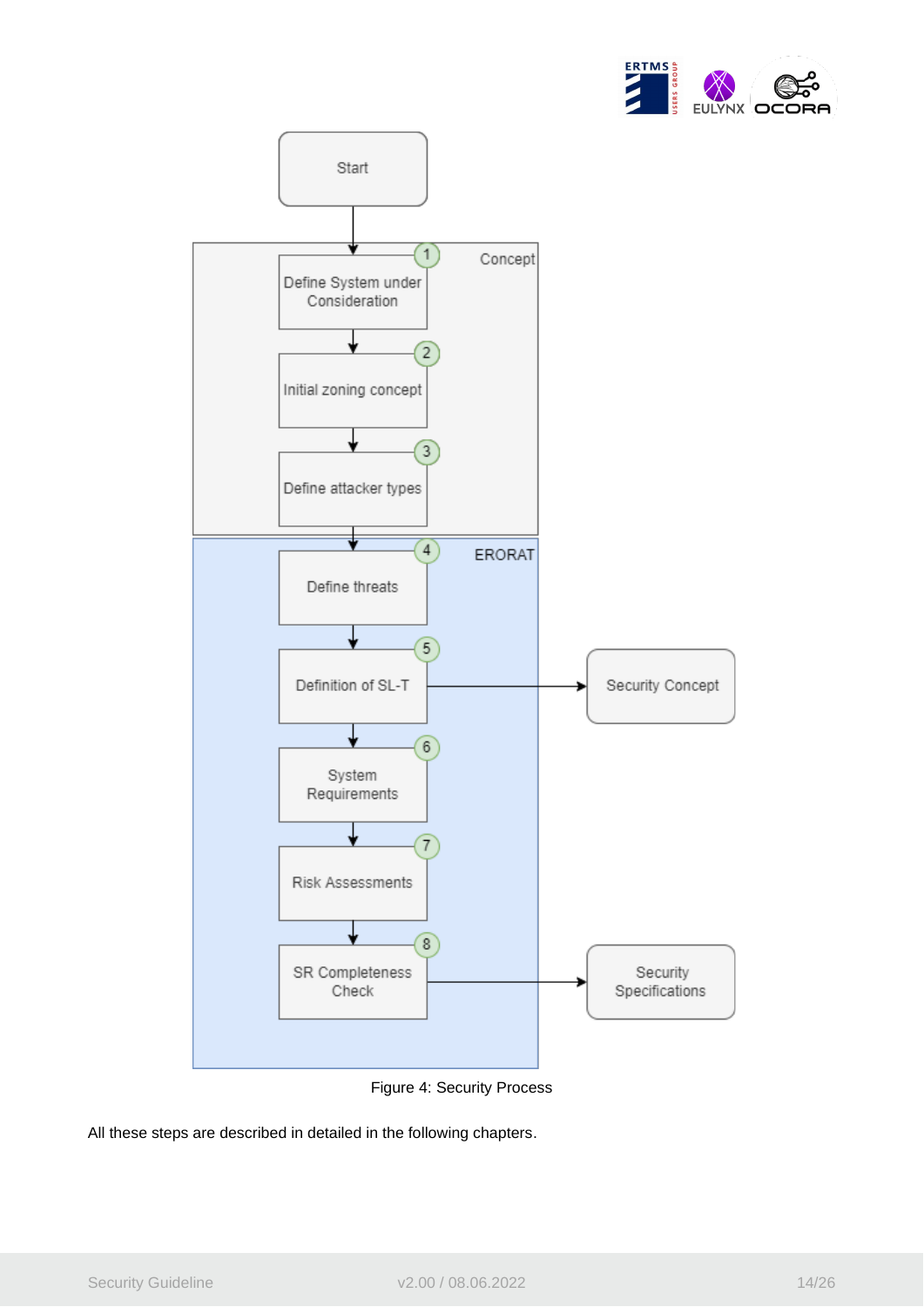

## <span id="page-14-0"></span>3.1 System under Consideration

Description based on standards including the following information:

- Scope, context, and purpose of the SuC
- Presentation of the environment of the SuC
- System boundaries
- Functionalities provided by the SuC
- Interfaces (external and internal)
- Identification of the RAMSS requirements from past experiences
- Presentation of the RAMSS policy used
- Presentation of the safety and security legislation
- List of assumptions and justifications for the SuC (Example according to TS 50701 [\[8\]\)](#page-5-2)

### <span id="page-14-1"></span>3.2 Definition of Zoning for Architecture

The system definition or system under consideration from Chapter [0](#page-13-1) is the basis for defining zones and conduits. Zones defined in this process are explicitly not equal to physical network zones.

The aim of defining zones and conduits is to group systems or components that have the same requirements from the security point of view, due to similar threats and possible impacts. Therefore, an initial reduced risk assessment is needed. As an alternative the zones can be analysed based on the protection requirements.

The zone concept follows TS 50701 [\[8\].](#page-5-2) The integration and application of the zone model in each country dependents of IM/RU due to local legacy systems or processes.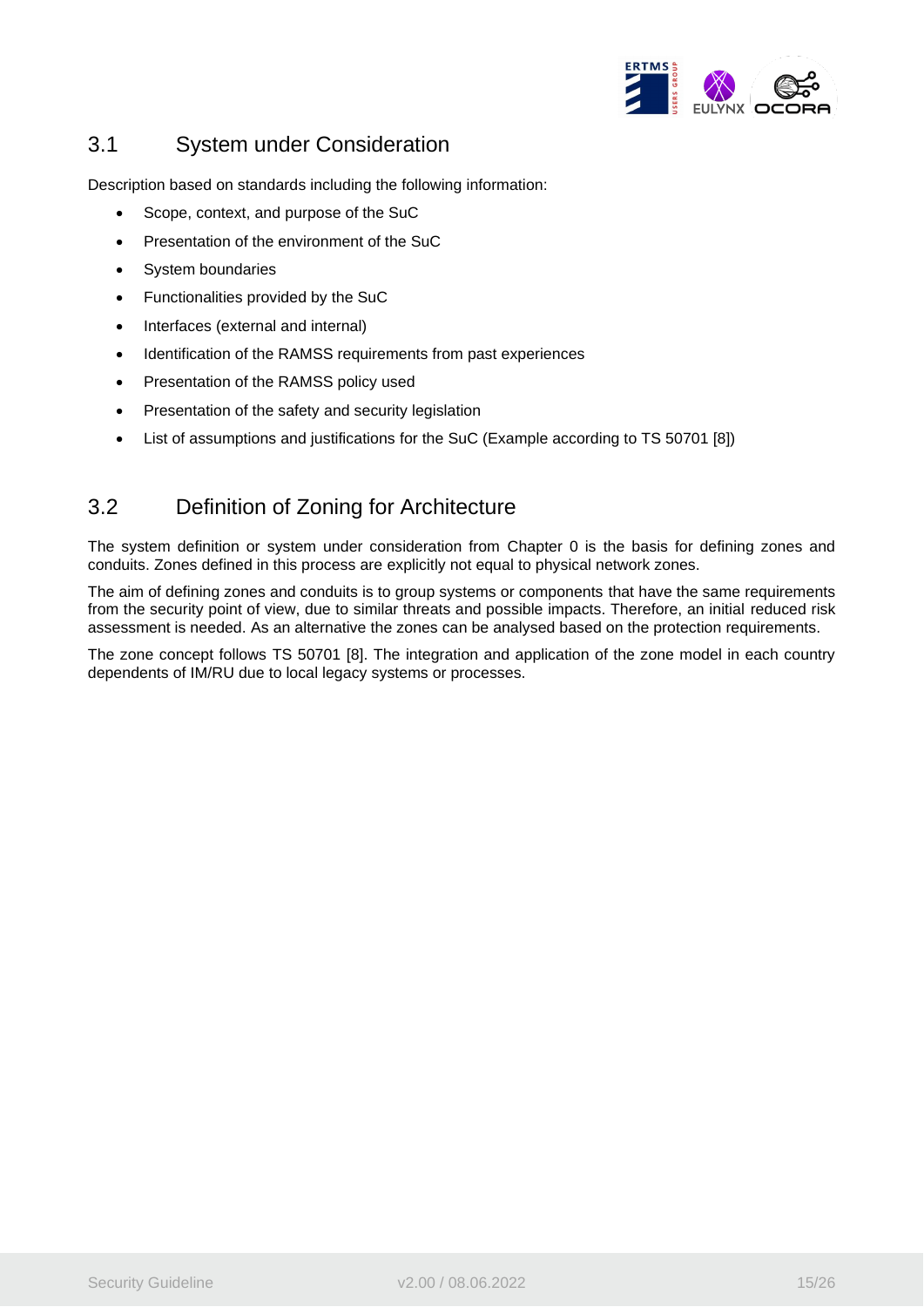

# <span id="page-15-0"></span>3.3 Define Attacker Types and determine preliminary Security Levels

In this step it is considered from whom or from what the threat emanates.

The IEC 62443 [\[4\]](#page-5-1) definition of the term *attack* is an assault on a system that derives from an intelligent threat.

The attacker can be a person or a group/organisation.

The determination of the severity of a threat event follows the system of the IEC 62443 [\[4\],](#page-5-1) referenced in TS 50701 [\[8\],](#page-5-2) after which the type of attacker and its possibilities are defined.

In this step, attacker types are identified that could cause certain threats.



Figure 5: Attacker Definition

#### <span id="page-15-1"></span>**3a: Overall Attacker Type Definition**

The attacker definition is the basis to allow classification of the threats and to define a likelihood. Intentional targeted attackers can be split into several categories. These are persons or organizations who intentionally would like to damage the SuC. Targeted attacks are the focus of the analysis. Examples for attacker types can be found in Appendix A.

#### **3b: Add Knowledge and Resources**

In this step the knowledge and resources are added to each attacker type. The range of values for both categories is defined in [Figure 3.](#page-9-1)

#### **3c: Attacker Type Exclusion**

The maximum values of the attacker type taken into consideration in the assessment is used to define the maximum SL-T (SL-T\_Max). The SL-T\_Max represents the upper bound of the SL-T (Security Level Target) which is used to derive SRs.

For this purpose, the following table from IEC 62443 [\[4\]](#page-5-1) is used.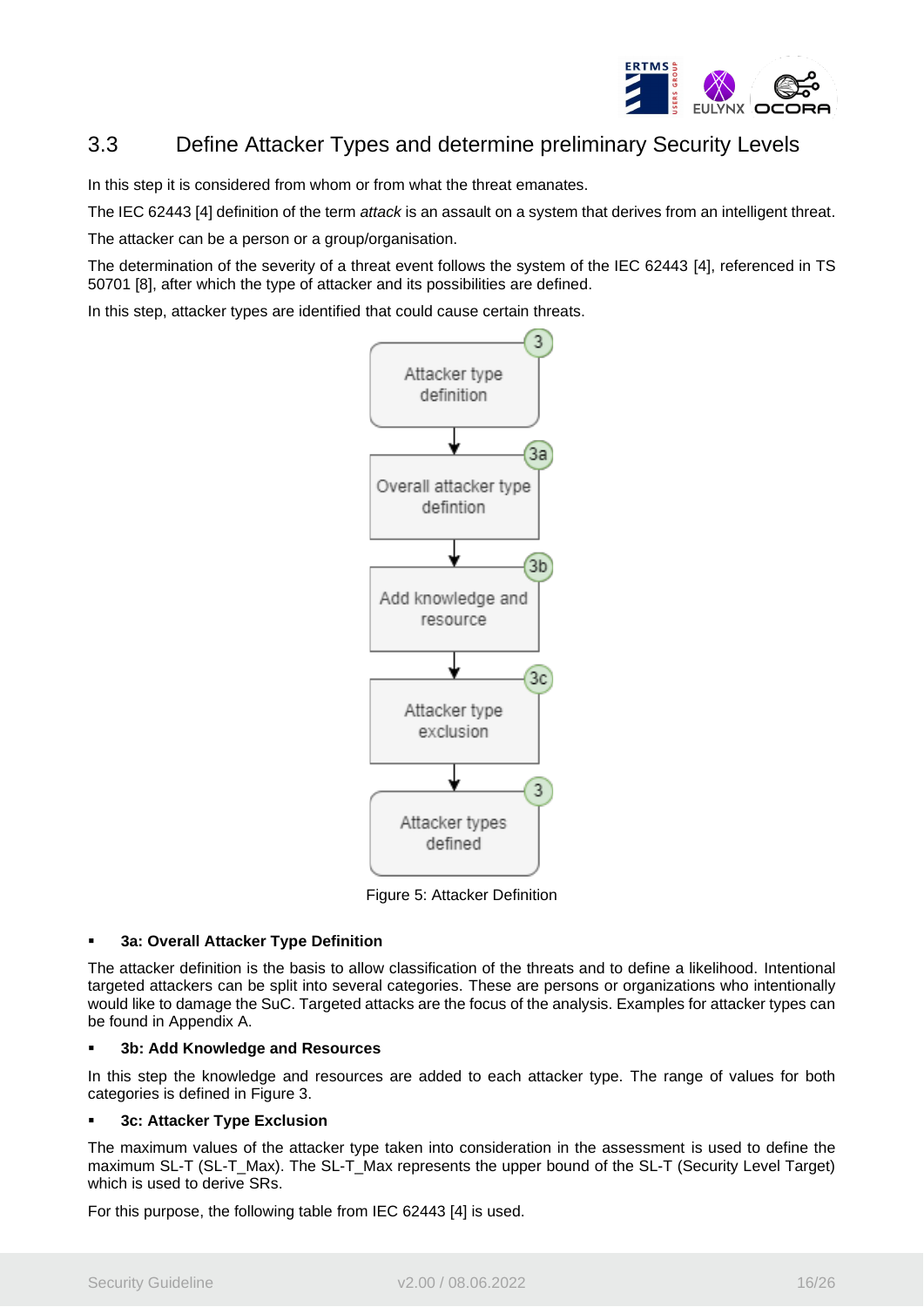

|   |                 | <b>Resources</b> |            |            |
|---|-----------------|------------------|------------|------------|
|   | <b>SL-T Max</b> | 2 Low            | 3 Moderate | 4 Extended |
| Œ | 2 General       |                  |            |            |
| 5 | 3 Specific      |                  |            |            |
|   | 4 Extended      |                  |            |            |

| Table 3: Attacker Knowledge and Resources |  |  |  |  |  |  |
|-------------------------------------------|--|--|--|--|--|--|
|-------------------------------------------|--|--|--|--|--|--|

<span id="page-16-0"></span>Theoretically every possible attacker type can occur. To get more details on attacker types, threat analysis from governmental organization can be considered.

ENISA is supporting the EU Member States since 2012 to develop, implement and evaluate their National Cyber Security Strategies (NCSS). Since 2017, all EU Member States have published their own NCSS [\(https://www.enisa.europa.eu/topics/national-cyber-security-strategies/ncss-map/national-cyber-security](https://www.enisa.europa.eu/topics/national-cyber-security-strategies/ncss-map/national-cyber-security-strategies-interactive-map)[strategies-interactive-map\)](https://www.enisa.europa.eu/topics/national-cyber-security-strategies/ncss-map/national-cyber-security-strategies-interactive-map).

Some attackers might be excluded as they are not expected to target the SuC. For example, state attackers might not be considered to target the operator of a small railway line which is not categorized as critical infrastructure.

As the reason for excluding some attacker types may change over time or due to a change in the threat landscape, it is mandatory to periodically re-check the exclusion or be prepared to mitigate the attacker type within reasonable timing and effort. This could be done using extended defence in depth, monitoring or resiliency in mission critical processes or being prepared for degraded operation.

The set of all attacker types without excluded attackers results in maximum values for resource and knowledge. These values define the SL-T\_Max based on the definition in [Table 3.](#page-16-0)

The SL-T Max is added to ERORAT.

Tab "SL-T", Section "Assumption on attacker type - 3c"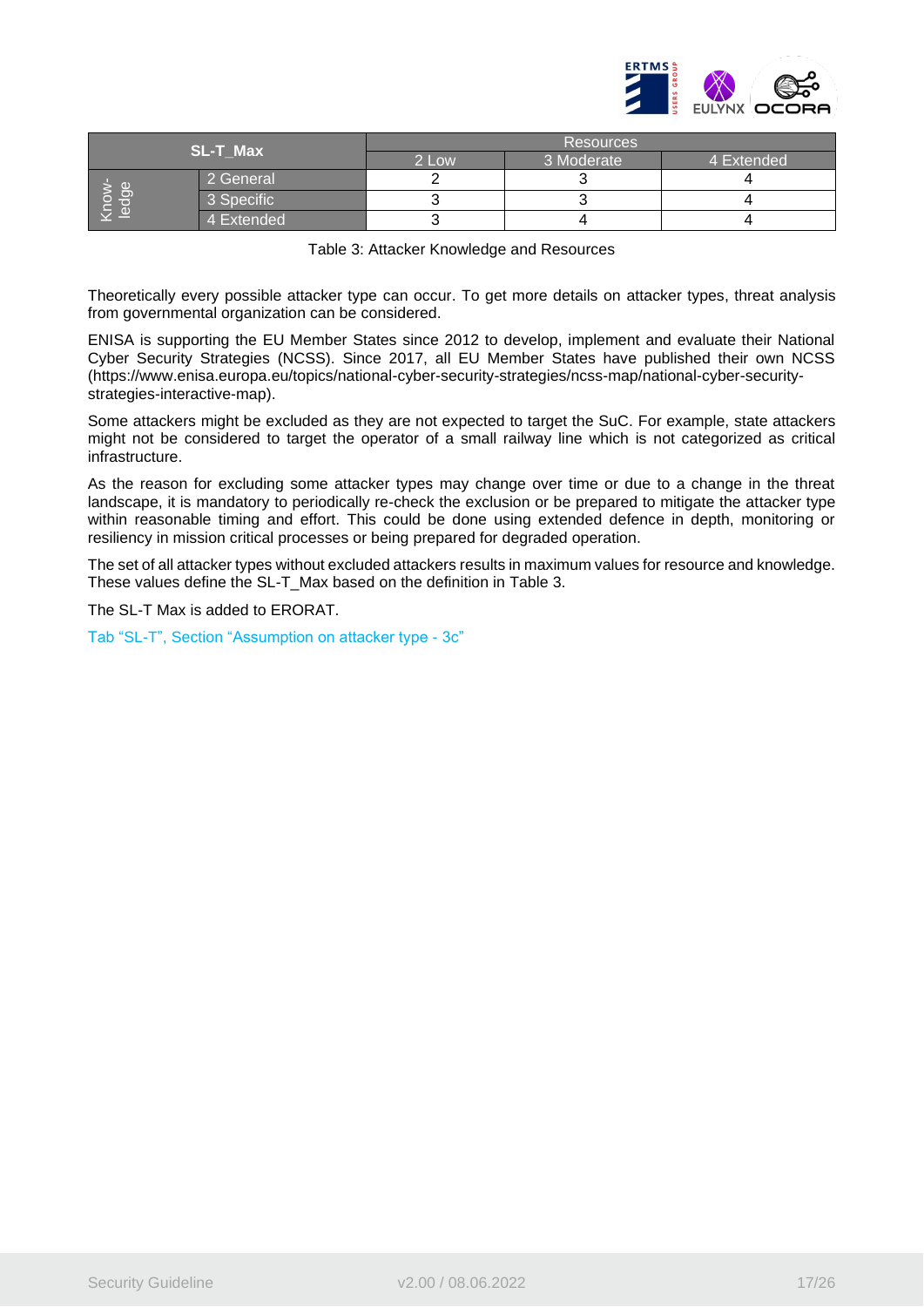

# <span id="page-17-0"></span>3.4 Threats Definition

The threat definition is separated into two major steps, which are described in the following two subchapters.

#### <span id="page-17-1"></span>3.4.1 Threat Catalogue

The risk assessment as well as the definition of the SL-T is based on the threats defined in ERORAT. Different threat catalogues can be used.

These threat landscapes are available from the following institutions UIC, CERT-EU, ENISA, BSI. The threat catalogue shall be chosen based on the following criteria:

Completeness:

The threat catalogue should cover all relevant aspects of the domain (ERTMS, CCS etc.). It is necessary to define if environmental threats and physical attacks shall be considered as well. If these aspects are excluded, it must be stated in the security concept.

- Number of Threats: The grade of details based on the definition of different threats needs to be sufficient to perform a detailed analysis. However, the number of threats must be limited to a minimum which is feasible in the analysis phase.
- Sufficient Definition of Threats: Each threat must be described in detail and unambiguous. The description of a threat must be explicit, so that a threat can is not mixed up with another threats.

As existing threat catalogues might not take all relevant aspects into account, (e.g., railway specific threats). Hence additional threats can be defined and added to the ERORAT. Furthermore, threats of an existing catalogue can be split up or aggregated according to the requirements of the assessment.

#### Tab "Threats\_SL", Section "4a (Threat Catalogue)"

#### <span id="page-17-2"></span>3.4.2 Threat Mapping to the foundational Requirements

In this step each threat (based on the catalogue) must be mapped to the foundational requirements (FR) from IEC 62443 [\[4\].](#page-5-1) This is to ensure conformity with TS 5070[1 \[8\]](#page-5-2) that refers to IEC 62443 [\[4\]](#page-5-1) concerning the actual security measures.

Based on this mapping the SL-T is defined and relevant SRs (IEC 62243 [\[4\]\)](#page-5-1) are selected.

There are seven Foundational Requirements (FR) in place, the identified threats need to be sorted to:

- 1. Identification and authentication (IAC Identification and authentication control) In this FR threats are assigned, which lead to unauthorized access and/or access to the system or system components.
- 2. Usage control and monitoring, authorization (UC Use control) In this FR threats are classified, which lead to an unauthorized use of the system due to missing or dysfunctional use control.
- 3. System integrity (SI System integrity) In this FR, threats are assigned related to manipulation of data or components.
- 4. Confidentiality (DC Data confidentiality) In this FR, threats are assigned that are related to unauthorized access to, or disclosure of sensitive data or information.
- 5. Restricted data flow (RDF Restricted data flow) In this FR, threats are assigned that lead to inadmissible managed data flows.
- 6. Reacting to events in good time (TRE Timely response to events) Threats that delay or prevent the response to security relevant events are assigned to this FR.
- 7. Availability of resources (RA Resource availability) Threats that interrupts your resource supply, which is required for continuous operation, e.g., energy supply.
- Tab "Threats\_SL", Section "4b (FR)"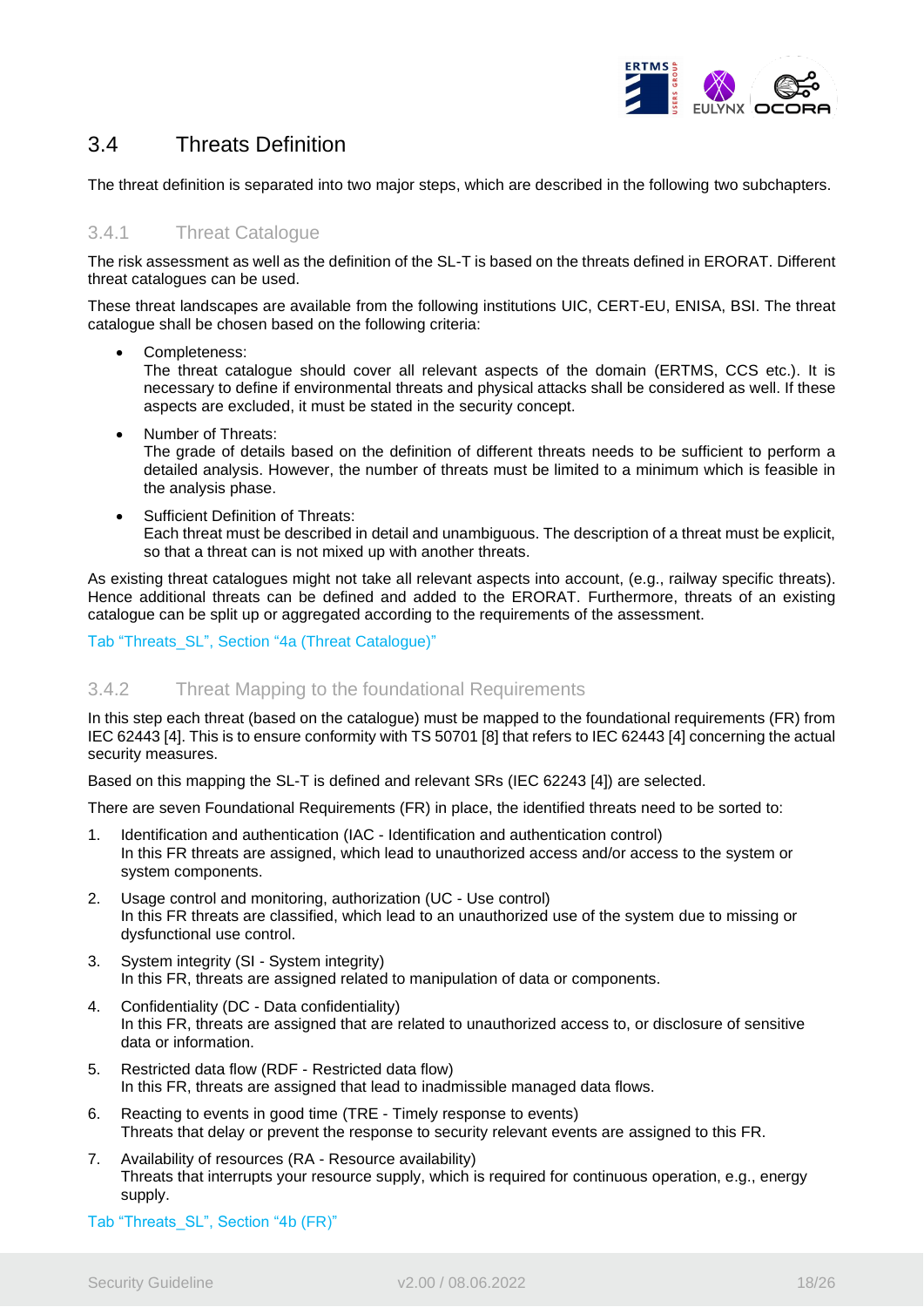

### <span id="page-18-0"></span>3.5 Definition of SL-T

The definition of the target SL (SL-T) is necessary to have a documented basis for choosing the required measures to ensure security for the system. For this purpose, a formal process is applied.

The result is the final target Security Level for each zone, SL-T. Tab "SL-T", Section "SL-Vector – 5f"

The whole process is displayed in [Figure 6,](#page-18-1) whilst the sub steps are explained beneath.



<span id="page-18-1"></span>Figure 6: Define initial Security Level Subprocess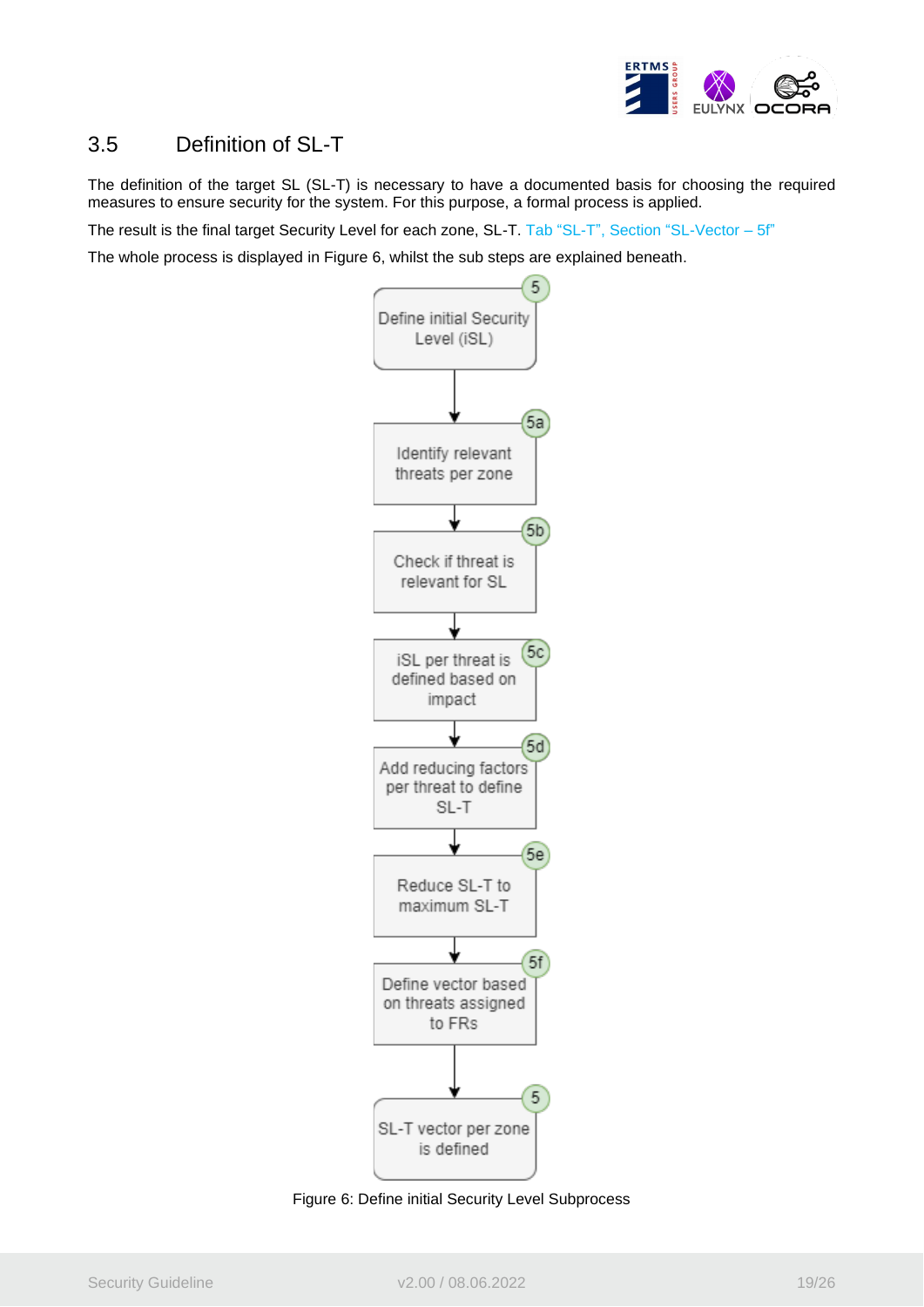

#### ▪ **5a: Identify relevant threats per zone**

After the threats have been sorted to the FR in the process step number 4 (see Chapter [3.4.2\)](#page-17-2), the relevant threats for the zone must be identified.

ERORAT uses a table to mark which threat is relevant for the zone.

If the threat is not relevant for this zone: Provide a reason and explanation why the threat is not considered to be relevant.

Tab "Threats\_SL", Section "5a – Relevance"

Tab "Threats SL", Section "5a – Explanation / Reason why not relevant"

#### **5b: Check if the threat is relevant for SL calculation**

IEC 62443 describes the applicability of the standard: "Notably, the causes of these risks are related to cyber security threats as opposed to other factors such as fire, flood, vandalism and safety hazards threats." [\[4\]](#page-5-1)

As the selected threat catalogue might contain additional threats (not included in IEC 62443 definition), these threats should not be included in the SL calculation. Otherwise, the SL could be higher than required.

Even if the value is excluded from the calculation for a certain threat, this threat can still be mitigated using an SR.

Tab "Threats\_SL", Section "5b – Include into SL-T calculation"

#### ▪ **5c: iSL per threat is defined based on impact**

The iSL is based on the threat which is also used as input value for the initial risk assessment.

The impact is rated according to the definition of TS 50701 [\[8\].](#page-5-2)

Tab "Threats\_SL", Section "5c – Impact"

Tab "Threats\_SL", Section "5c – iSL-T"

#### ▪ **5d: Add reducing factor per threat to define SL-T**

LOC = 1 if the zone cannot be attacked remotely and therefore an attacker must physically penetrate the zone to carry out an attack on railway premises or within railway buildings.

 $LOC = 0$  otherwise.

*iSL-T = iSL- LOC*

Tab "Threats\_SL", Section "5d - Reducing Factors"

#### ▪ **5e: Reduce SL-T to maximum SL-T**

The SL-T has to be reduced (if necessary) to the maximum SL-T previously defined based on the attacker type exclusions.

Tab "Threats\_SL", Section "5e – SL-T"

#### **5f: Define vector based on threats assigned to FRs**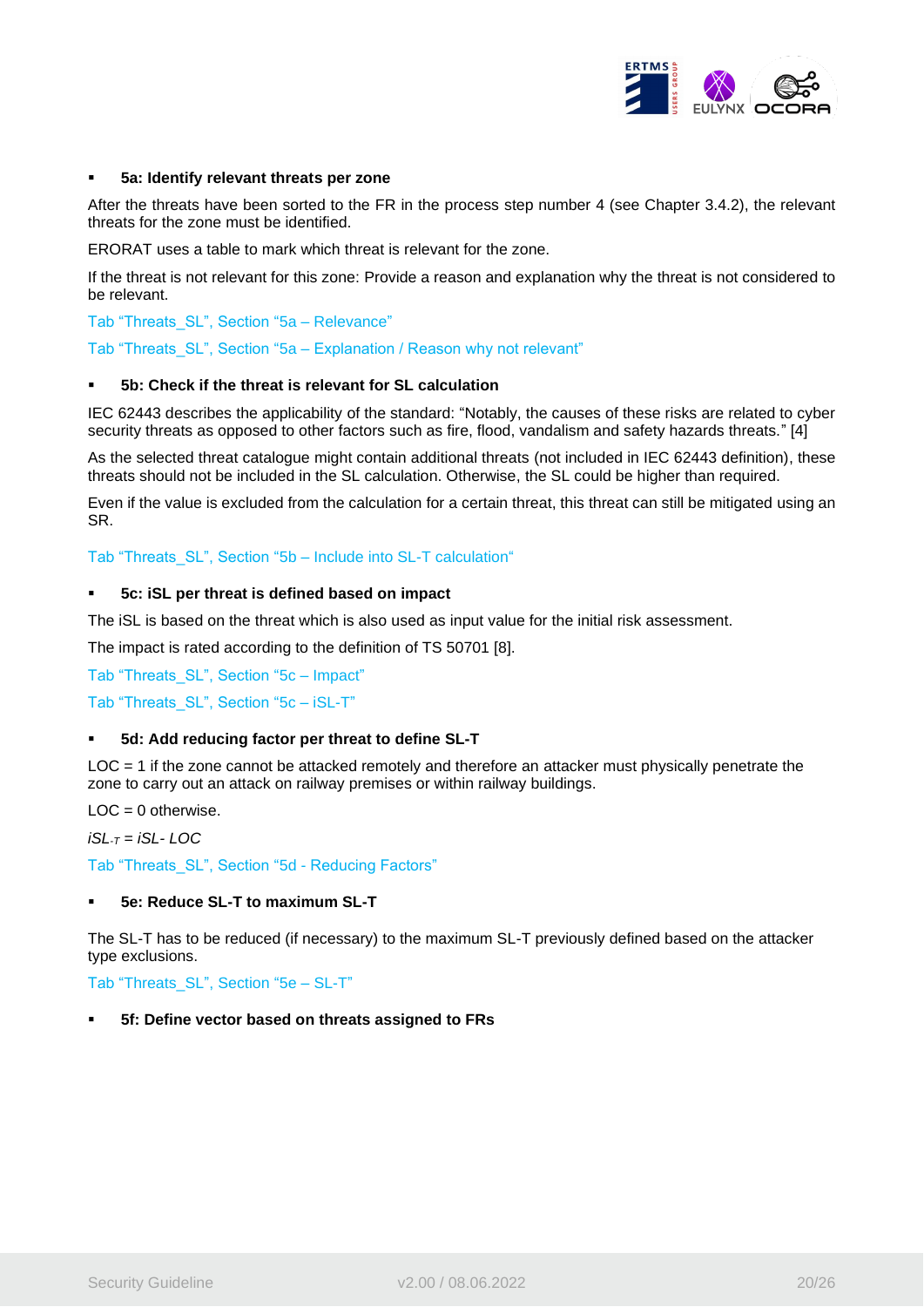





<span id="page-20-2"></span>The SL-T vector (as defined in [Figure 7\)](#page-20-2) is defined for every FR based on the maximum values and the assignment of threats to FR. It is illustrated by the following example.

*SL-T(FR) = max (SL-T of all Threats assigned to this FR)*

A resulting vector could look like this:

*SL-T vector = {1,2,3,3,2,1,3}*

This SL-T vector can be transformed into an universal SL-T value by calculating

*SL-T = max (SL-T vector)*

In this example the SL-T value is:

*SL-T = max (1,2,3,3,2,1,3) = 3*

Tab "SL-T", Section "SL-Vector – 5f"

<span id="page-20-0"></span>After the above explained process steps  $(5a - 5f)$  the ST-T vector per zone is defined.

### 3.6 System Requirements

Based on the SL-T vector which has been defined in process step 6, the relevant SRs can be selected. This task is performed to prepare the SR selection as mitigating measures in the risk assessment (step 7).

Depending on the SR-T for each FR (part of the SL-T vector) the System Requirements are selected.

The following example will explain this procedure:

| <br>. .<br>.<br>. . |
|---------------------|
|---------------------|

SR 1.2 RE 1 is assigned to IAC (FR) and its lowest SL-T is 3.

Hence, it is only relevant for the next processual steps if the SL-T of IAC >= 3.

In the ERORAT template this step is automatically done in the Tab "SL-T", Section "Assumption on attacker type - 3". The update filter function must be used to see the relevant SRs after a change in the SL definition.

### <span id="page-20-1"></span>3.7 Risk Assessment

In step 7 the actual risk assessment is carried out and the necessary measures are identified based on the analysis of risks for the considered zone.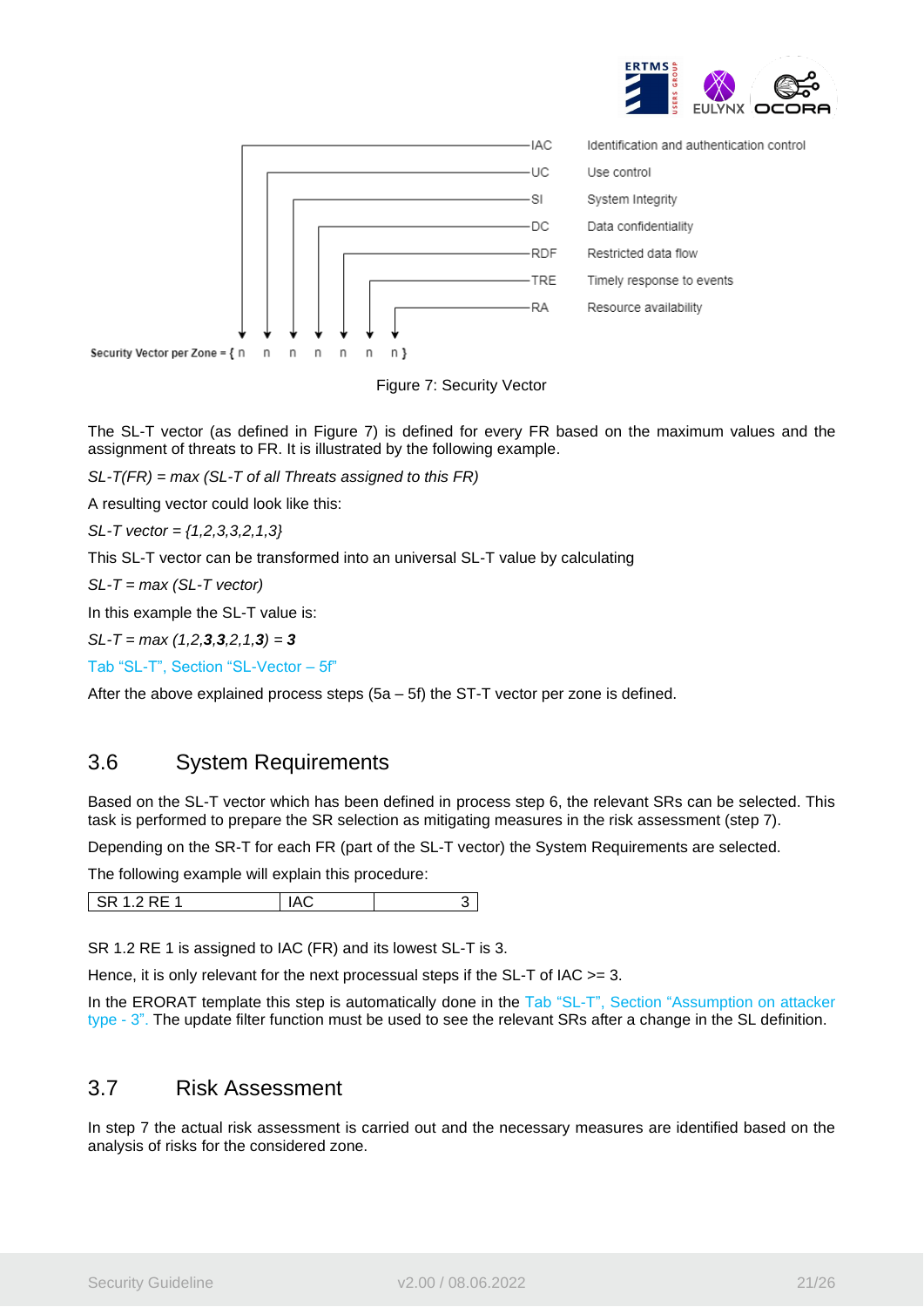



Figure 8: Risk Assessment

<span id="page-21-0"></span>By applying this process, the following goals are achieved:

- 1. Fully performed security evaluation process following TS 50701 [\[8\]](#page-5-2)
- 2. Measures applied following IEC 62443 [\[4\]](#page-5-1)
- 3. Definition of risk delta and risk acceptance
- 4. System requirement for security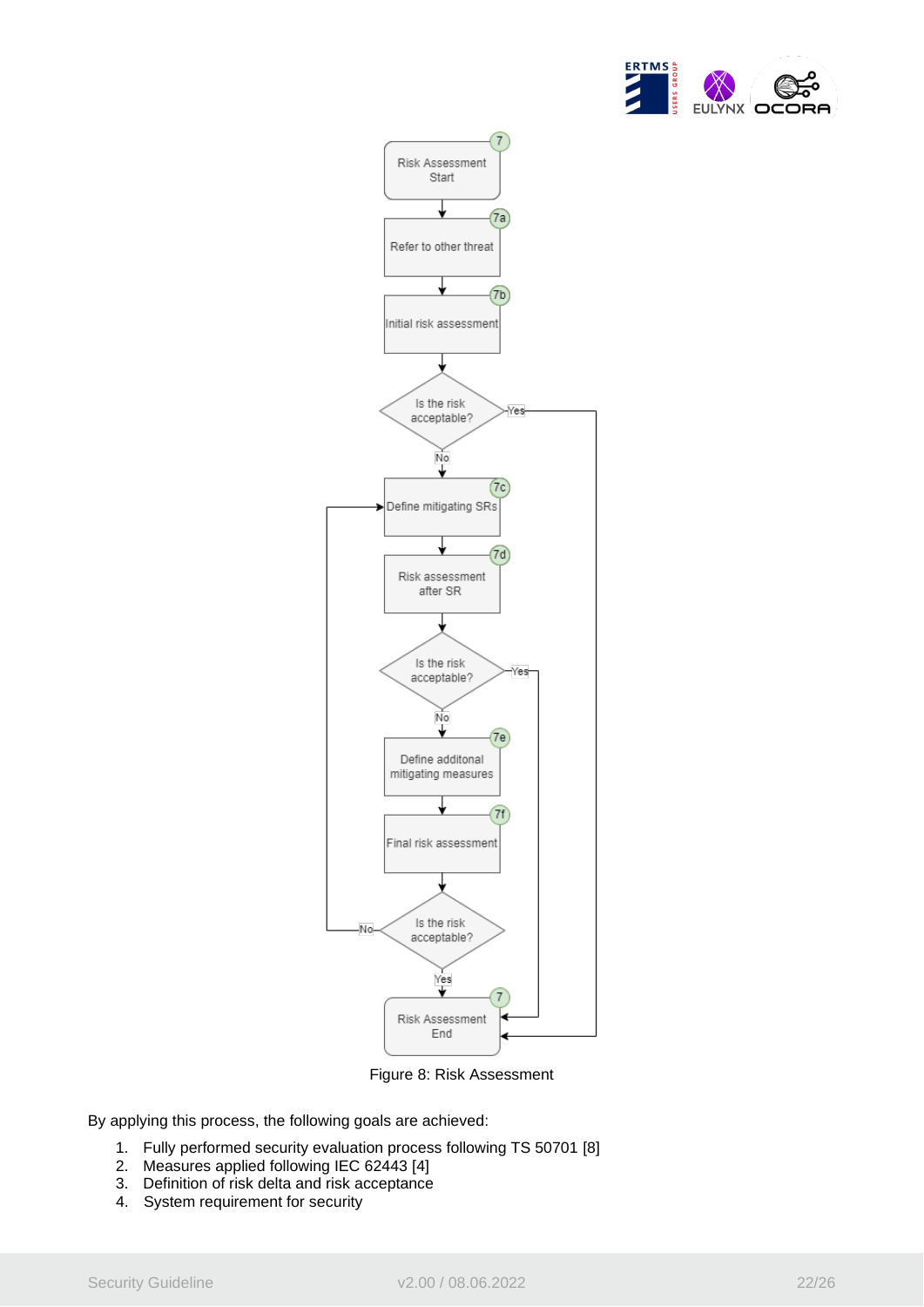

#### <span id="page-22-0"></span>3.7.1 Definition of the target risk

The target risk must be defined, which represents an acceptable risk for the institution. All risks matching this target risk (or lower risks) can directly be accepted without any reason.

Default target risk = Low

Tab "SL-T", Section "Risk - 6"

#### <span id="page-22-1"></span>3.7.2 Risk Assessment Process

The following steps are used to perform the risk assessment (as shown in [Figure 8\)](#page-21-0):

a) Refer to other threat

If the threat is relevant but the results of all assessment steps are expected to be similar to another threat, it is possible to refer to this threat. Additionally, a reason for referring to another threat can be provided.

Tab "Risk\_evaluation", Section "7a"

b) Initial risk assessment

The initial risk assessment is carried out without considering any measures. Thus, it is based on the systems current architecture.

The risk is evaluated according to Chapter [3.7.3.](#page-22-2)

If the risk is accepted according to Chapter [3.7.4](#page-23-0) the process for this threat is finished.

Tab "Risk\_evaluation", Section "7b"

c) Define mitigating SRs

SRs can be selected as mitigating measures based on the identified SRs relevant for this zone in step 6.

Tab "Risk\_evaluation", Section "7c"

d) Risk assessment after SR

This risk assessment is carried out considering that the previously selected SRs have been applied to the system.

The risk is evaluated according to Chapter [3.7.3.](#page-22-2)

If the risk is accepted according to Chapter [3.7.4](#page-23-0) the process for this threat is finished.

Tab "Risk\_evaluation", Section "7d"

e) Define additional mitigating measures

Additional mitigating measures or more detailed variants of the previously selected SRs can be described here.

Tab "Risk\_evaluation", Section "7e"

f) Final risk assessment

The final risk assessment is carried out considering that all necessary measures have been defined and applied to the system.

The risk is evaluated according to Chapter [3.7.3.](#page-22-2)

If the risk is not accepted according to Chapter [3.7.4](#page-23-0) the process needs to be continued at c).

Tab "Risk\_evaluation", Section "7f"

#### <span id="page-22-2"></span>3.7.3 Evaluation of the actual risk by using the following steps and calculations

#### These steps are repeated in every risk assessment:

The risk is evaluated before measures have been applied, after IEC 62443 [\[4\]](#page-5-1) measures have been applied and after additional compensating measures have been applied. Thus, the risk must be evaluated in three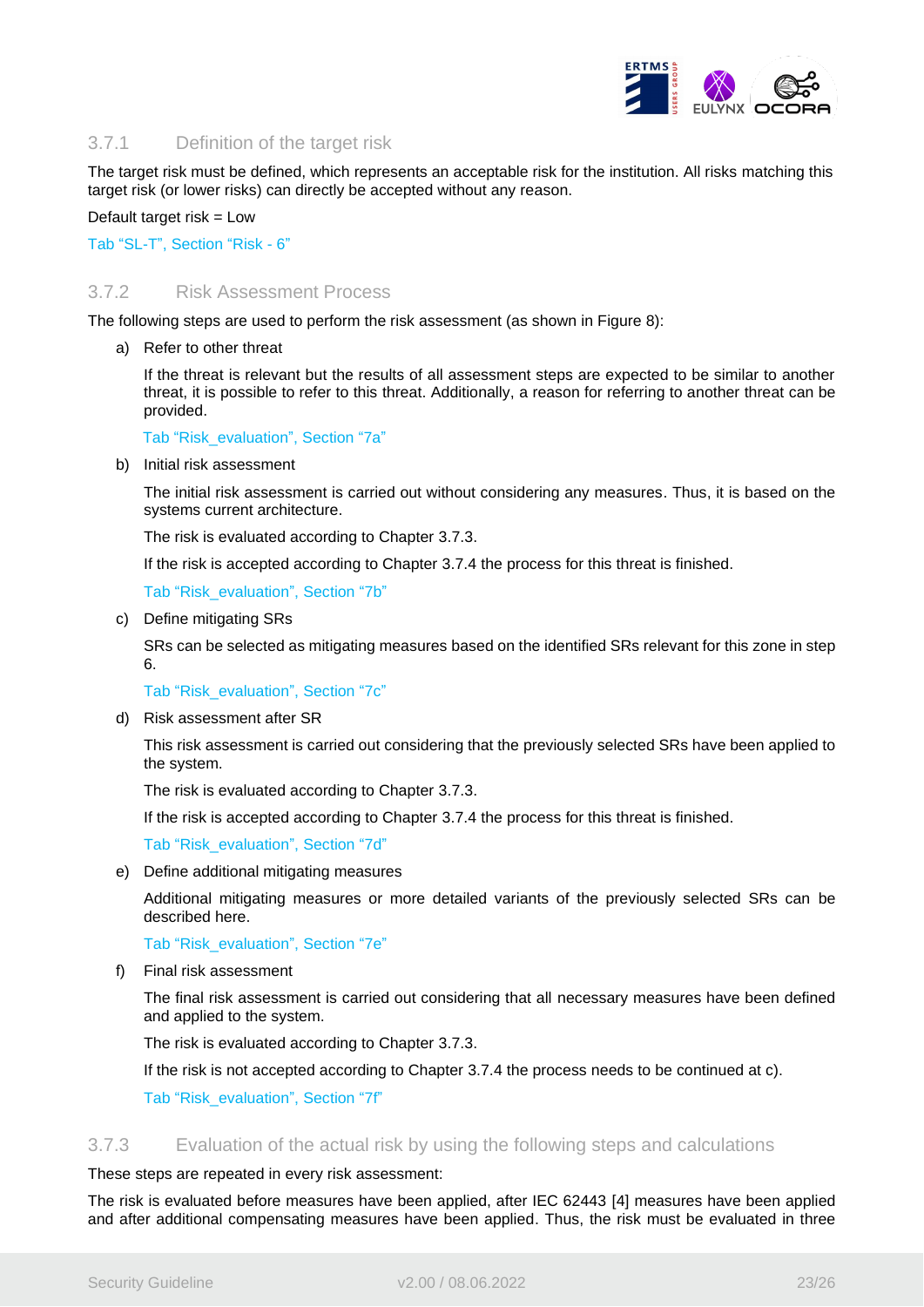

steps. If no measures are applied after a risk evaluation the risk does not have to be re-evaluated.

#### **Evaluation of the Exposure of the system**

This is performed by using the standardised exposure categories from 1 to 3, based on TS 50701 [\[8\]](#page-5-2) (Definition: Tab "Likelihood"). The result of this evaluation, which is usually performed by a group of experts, is documented. Tab "Risk\_evaluation ", Column "Exposure"

#### **Evaluation of the Vulnerability of the system**

This is performed by using the standardised vulnerability categories from 1 to 3, based on TS 50701 [\[8\]](#page-5-2) (Definition: Tab "Likelihood"). The result of this evaluation, which is usually performed by a group of experts, is documented. Tab "Risk\_evaluation ", Column "Vulnerability"

#### ▪ **Evaluation of the Impact of a failure or manipulation of the system**

This is performed by using the standardised impact categories from D to A, based on TS 50701 [\[8\]](#page-5-2) (Tab "Impact"). The result of this evaluation, which is usually performed by a group of experts, is documented. Tab "Risk\_evaluation", Column "Impact"

The result of exposure and vulnerability is calculated to a likelihood in the categories 1-5 following TS 50701 [\[8\].](#page-5-2) Tab "Risk\_evaluation", Column Likelihood"

In the end the combination of likelihood and threats results in a risk (Definition: Tab "Risk").

Tab "Risk\_evaluation", Column "Actual Risk"

#### <span id="page-23-0"></span>3.7.4 Evaluation of risk delta

This step is done after every risk assessment:

**Evaluate risk delta** 

**If the risk delta is > 1**, compensating measures must be in place and documented. This must be done until the risk delta is  $\leq 1$ .

**If the risk delta is 1**, compensating measures should be in place and documented to reduce the risk delta to 0. It Is possible to accept a risk delta of 1 for among others the following reasons:

- o Technical restrictions
- o Restrictions in terms of financial and temporal feasibility
- o Feasible measure has a negative impact on operation

Reasons must be given why no applicable measures were found, which would reduce the risk to  $delta = 0$ .

**If the risk delta is 0,** no additional measures must be considered.

Tab "Risk\_evaluation ... ", column "compensation measure – 8.4"

### <span id="page-23-1"></span>3.8 SR Completeness Check

In the previous steps SRs were filtered based on the SL defined in the ERORAT tool. Some of these SRs might have been selected during the risk assessment while others could not be used. To meet the regulatory requirements, it is necessary to assure that all necessary SRs are implemented. The SR must not be implemented

- if the SR cannot be applied to the zone (e.g., SR for radio connections if not radio connection exists) OR
- if the SR is not required as proved by the risk assessment.

To assure that all required SRs have been selected, the ERORAT tool shows SRs which are relevant. Furthermore, the table shows which SRs are selected. Thus, it is possible to check which relevant SRs are currently not selected to either fix the risk evaluation or detect unnecessary SRs. If the SR is finally categorized as not relevant a reason can be provided, why this SR is or cannot be used.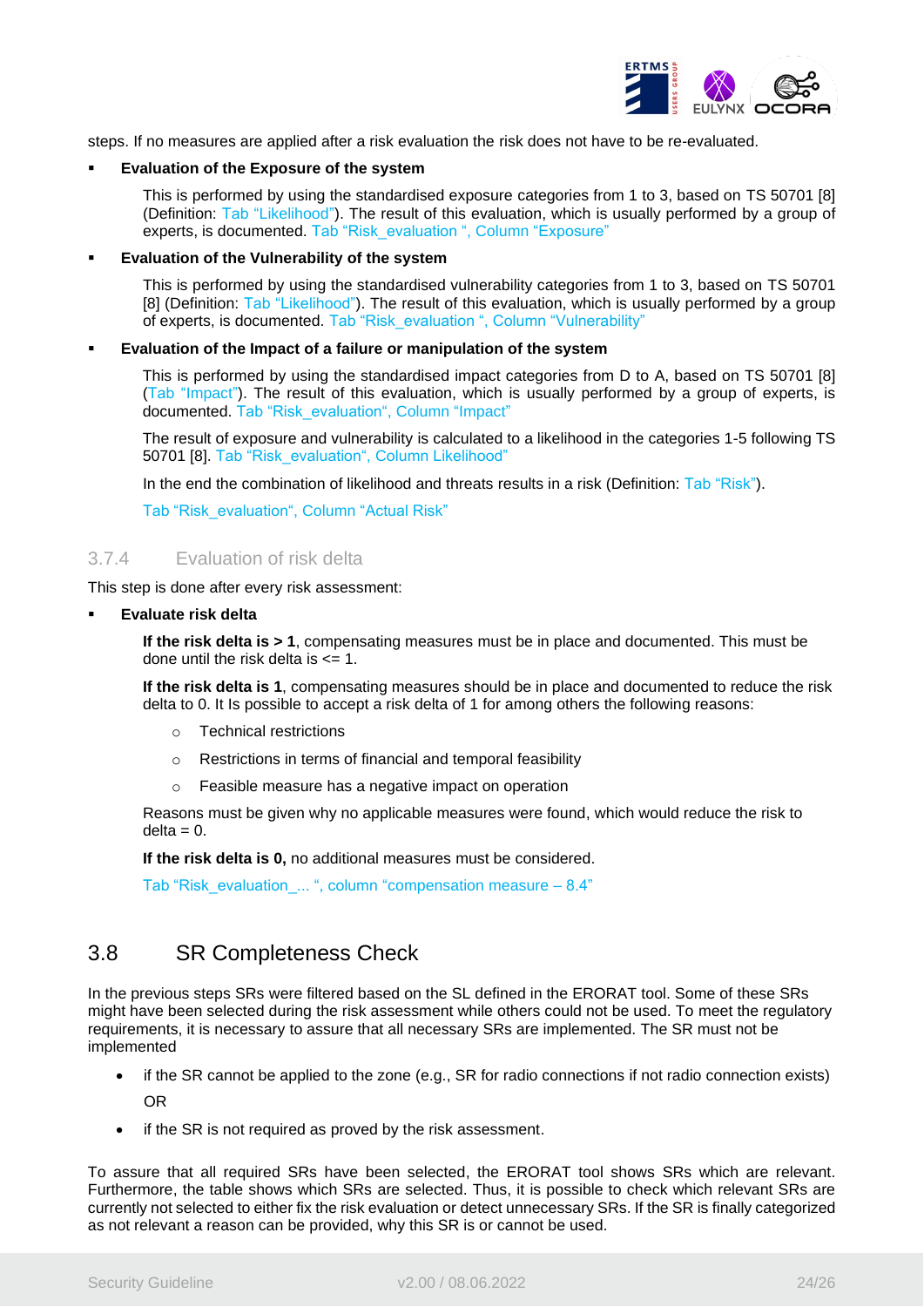

# <span id="page-24-0"></span>Appendix A

#### **A.Int.TerrorOrg**

These organizations are made up of radicalized persons, who are drawn from political or religious motives (right-wing, left-wing, Islamism, Christianism, etc.) carry out targeted attacks and can have extensive possibilities if they have appropriate supporters. Attacks on rail transport may be carried out by terrorism, which is aimed at unsettling the population.

K4

R4

iSL4

#### **A.Int.CriminalOrg**

A criminal organization consists of persons who have made it their goal to achieve financial goals through illegal actions such as fraud or extortion. They range from small gangs to large, organized crime organisations (e.g., the mafia). The primary goal is to obtain money. Actions that are designed to simply causing damage are rare for this type of attacker.

K3

R3

iSL3

#### **A.Int.GovOrg**

These attackers are organized by the state and therefore have both, very high financial resources and enormous technical capabilities and skills. Governmental criminal organization can have different goals. They can either try to make profit using e.g., ransomware or get involved in cyber wars against other countries.

K4

R4

iSL4

#### **A.Int.Comp**

There are different CCS supplier companies that compete. It is therefore conceivable that an CCS system supplier could disrupt or manipulate the systems of the competitor, to damage the image of the competitor. It is not assumed that one railway operator attacks another one.

K4

R3

iSL4

#### **A.Int.Activist**

Activists are primarily politically motivated attackers who oppose political parties, who want to enforce their interests. The railway undertaker or the Rail transport can become the focus of activists, e.g., the transport of Castor containers case.

It is assumed that these are external persons or organizations who do not have detailed information on the internal structure of the railway. Availability attacks (achieving a blockade) are conceivable, causing securitycritical situations (accidents) in which persons are injured do not correspond to their motivation.

K2 R3

iSL3